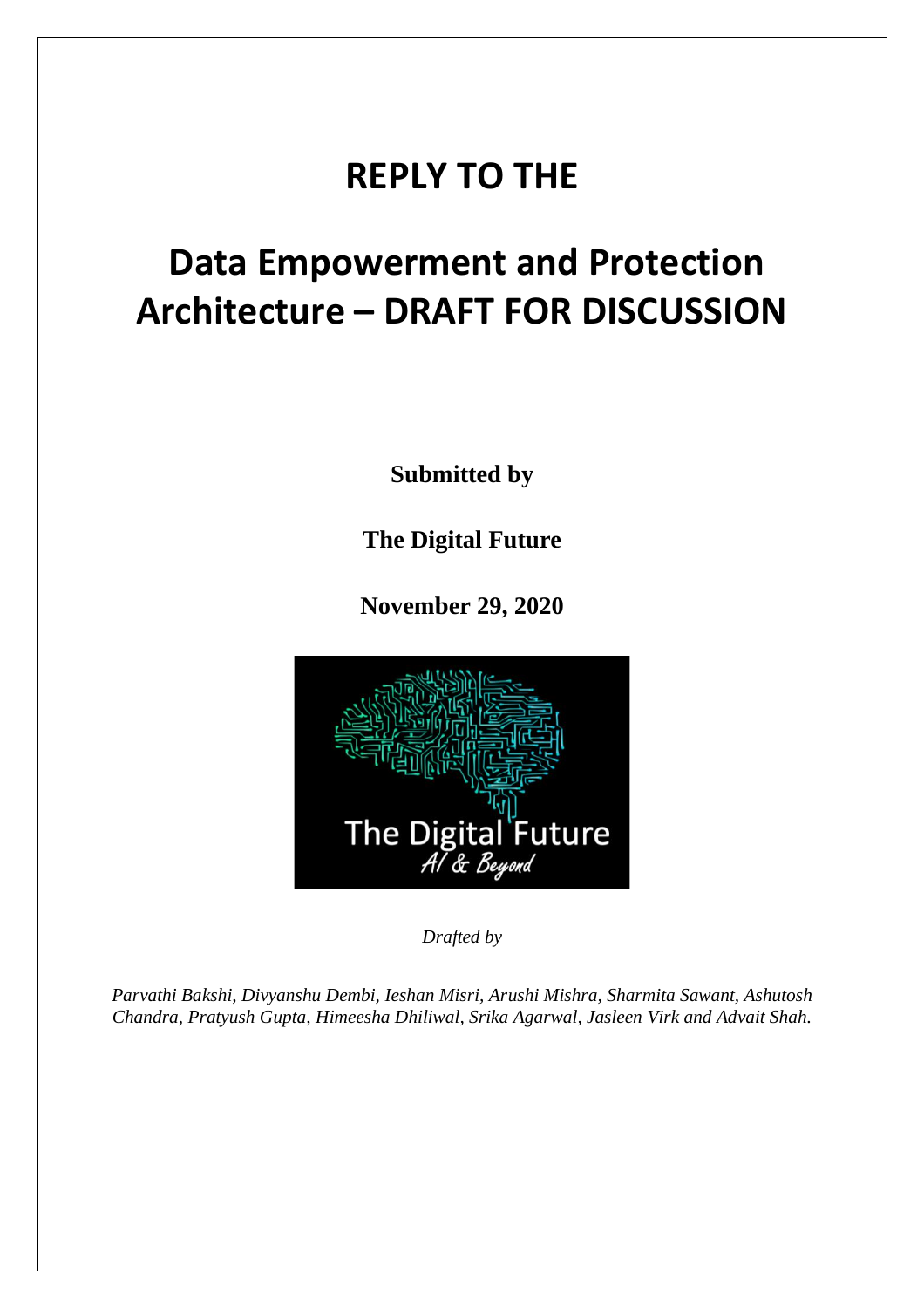

# **TABLE OF CONTENT**

<span id="page-1-0"></span>

| A.                                                                     |  |
|------------------------------------------------------------------------|--|
| <b>B.</b>                                                              |  |
|                                                                        |  |
|                                                                        |  |
|                                                                        |  |
|                                                                        |  |
|                                                                        |  |
|                                                                        |  |
|                                                                        |  |
|                                                                        |  |
|                                                                        |  |
| $C_{\cdot}$                                                            |  |
|                                                                        |  |
|                                                                        |  |
| <b>CHAPTER 3 - INTRODUCING INDIA'S DATA EMPOWERMENT AND PROTECTION</b> |  |
| A.                                                                     |  |
|                                                                        |  |
|                                                                        |  |
|                                                                        |  |
|                                                                        |  |
|                                                                        |  |
|                                                                        |  |
|                                                                        |  |
|                                                                        |  |
|                                                                        |  |
|                                                                        |  |
|                                                                        |  |
|                                                                        |  |
|                                                                        |  |
|                                                                        |  |
|                                                                        |  |
| В.                                                                     |  |
|                                                                        |  |
|                                                                        |  |
|                                                                        |  |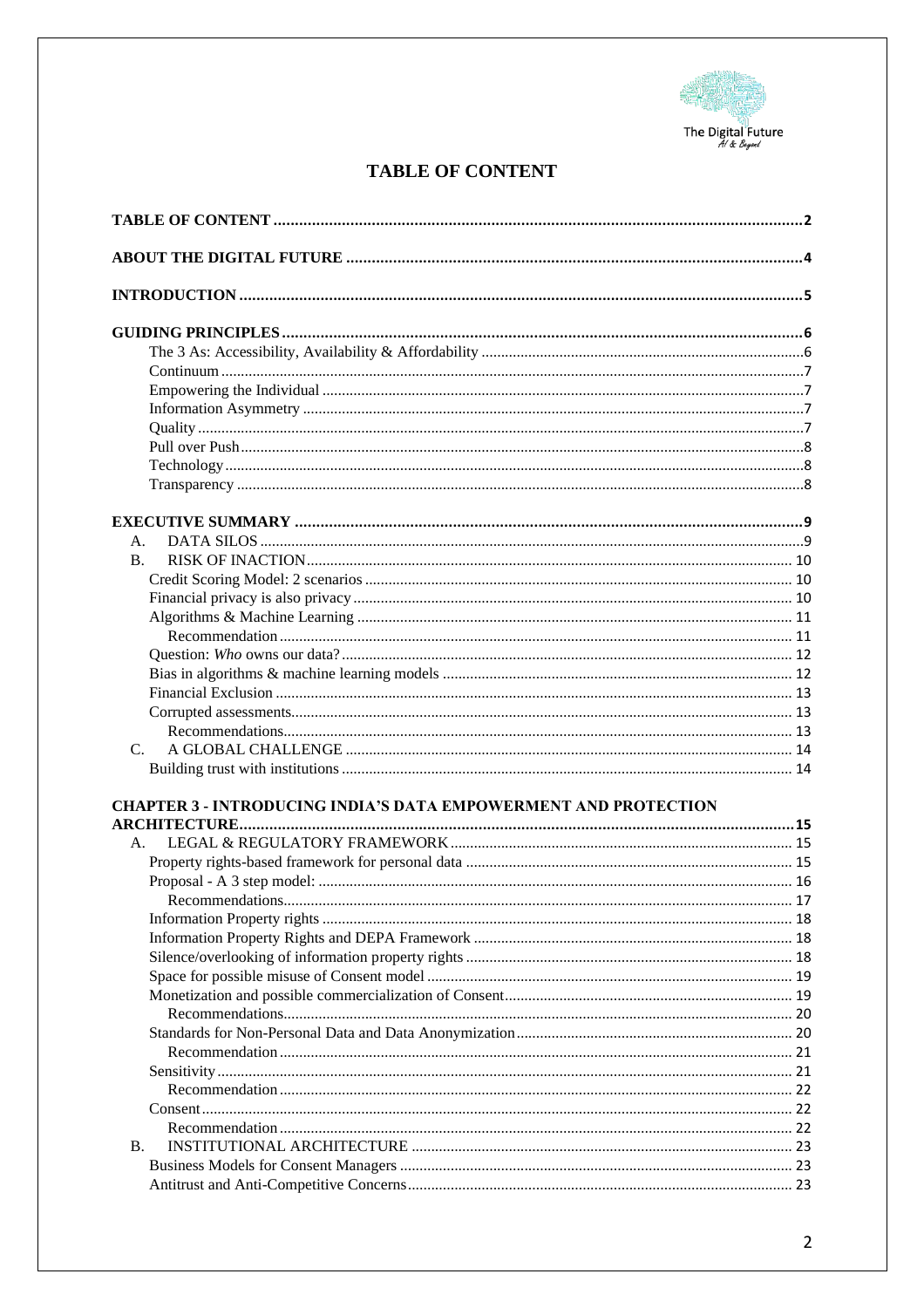

| <b>CHAPTER 4 - BUILDING DEPA FOR THE FINANCIAL STRUCTURE: THE ACCOUNT</b> |  |
|---------------------------------------------------------------------------|--|
|                                                                           |  |
|                                                                           |  |
|                                                                           |  |
|                                                                           |  |
|                                                                           |  |
|                                                                           |  |
|                                                                           |  |
|                                                                           |  |
|                                                                           |  |
|                                                                           |  |
|                                                                           |  |
|                                                                           |  |
|                                                                           |  |
|                                                                           |  |
|                                                                           |  |
|                                                                           |  |
|                                                                           |  |
|                                                                           |  |
|                                                                           |  |
|                                                                           |  |
|                                                                           |  |
|                                                                           |  |
|                                                                           |  |
|                                                                           |  |
|                                                                           |  |
|                                                                           |  |
|                                                                           |  |
|                                                                           |  |
|                                                                           |  |
|                                                                           |  |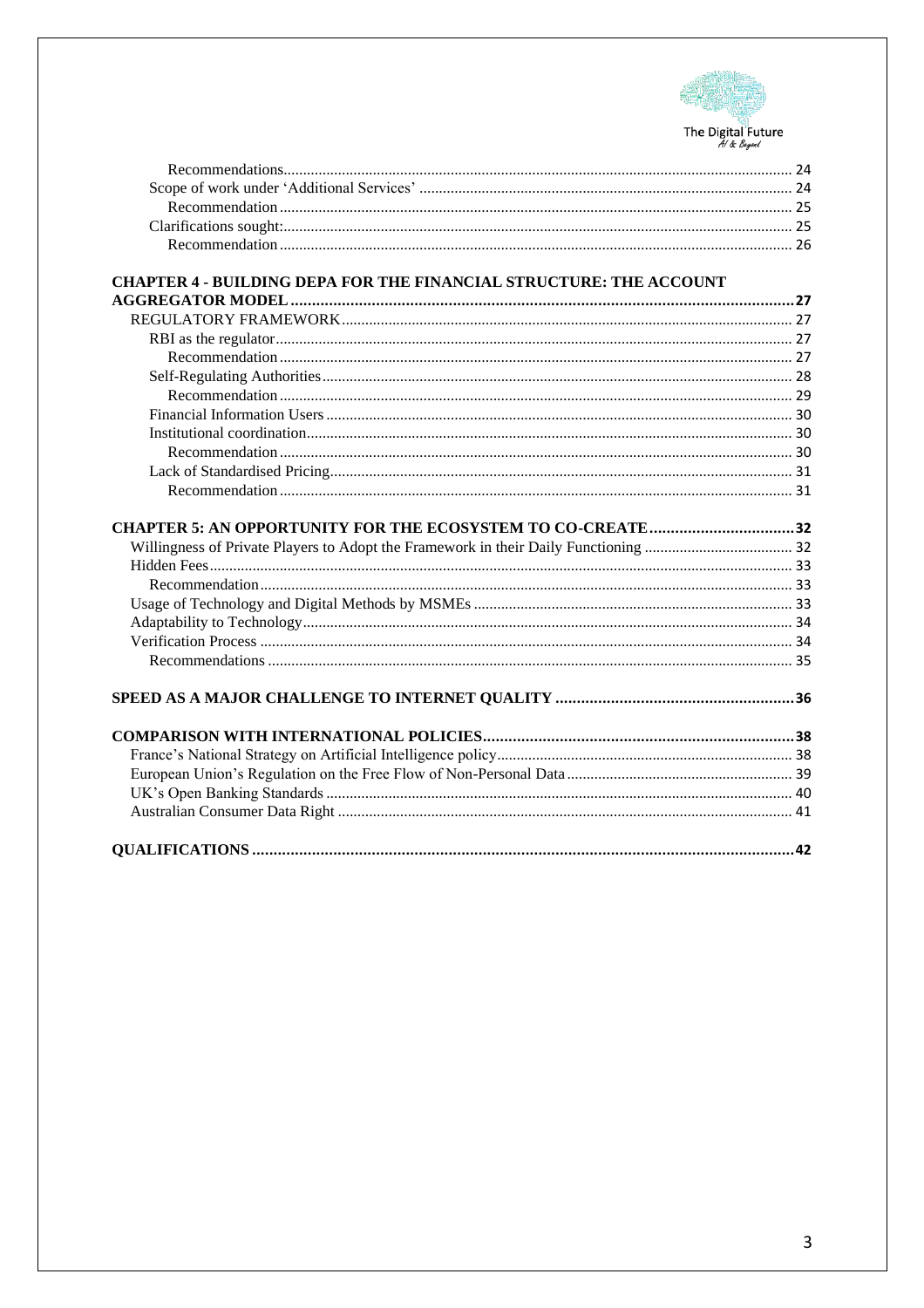

# **ABOUT THE DIGITAL FUTURE**

<span id="page-3-0"></span>The Digital Future is an online platform for research and education on disruptive technology and its consequences. We undertake research and development of concepts such as artificial intelligence, blockchain and cryptocurrency. We also look at the growing field of technology regulatory framework such as cybersecurity and data protection.

The Digital Future has over 50 researchers working on various projects from producing informative, educative and thought-provoking articles to drafting primers on cybersecurity framework within India.

# **Contact Us:**

Website:<https://thedigitalfuture.in/> LinkedIn:<https://www.linkedin.com/company/the-digital-future/?viewAsMember=true> Email: [thedigitalfuture.blog@gmail.com](mailto:thedigitalfuture.blog@gmail.com) Instagram: [https://www.instagram.com/the\\_digitalfuture/](https://www.instagram.com/the_digitalfuture/)

# **Research Team for Draft DEPA Consultation**

Parvathi Bakshi **-** Lawyer & Founder of The Digital Future Advait Shah – LL.B. 2020-2023 | Jindal Global Law School Arushi Mishra – B.A., LL.B 2016-2021 | Jindal Global Law School Ashutosh Chandra – BBA., LL.B 2019-2024 | Jindal Global Law School Divyanshu Dembi – LL.B. 2020-2023 | Jindal Global Law School Himeesha Dhiliwal – BBA., LL.B 2018-2023 | Jindal Global Law School Ieshan Misri – MAPP 2020 | Jindal School of Government and Public Policy Jasleen Virk – LL.B. 2019-2022 | Jindal Global Law School Pratyush Gupta – B.A.,LL.B. 2017-2022 | Jindal Global Law School Sharmita Sawant – B.A., LL.B 2016-202 | Jindal Global Law School Srika Agarwal – B.A., LL.B 2017-2022 | Jindal Global Law School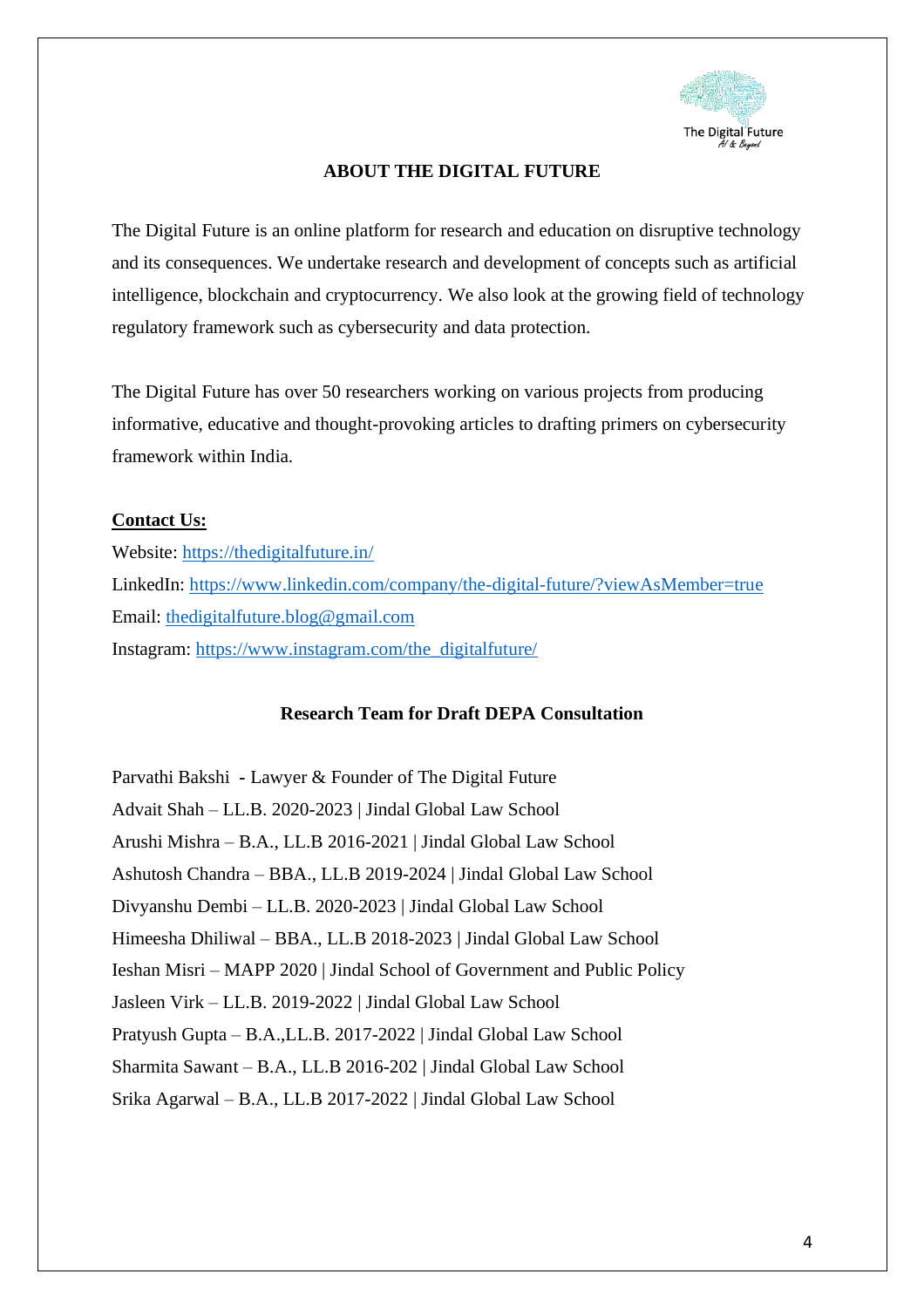

### **INTRODUCTION**

<span id="page-4-0"></span>The Data Empowerment and Protection Architecture framework ("DEPA") envisages a digitized financial ecosystem wherein individuals are empowered through regulatory, institutional and technology frameworks – to control their own data. This paradigm shift is premised on certain basic principles such as evolvable frameworks, privacy, open networks and citizen empowerment. Some of the key proposals we have identified in the Draft for Discussion ("Draft") includes introduction of (a) new consent institutions – Account Aggregator; (b) new governance institutions Sahamati; and (c) deploying new technology standards – ORGANS, Open Networks. Through these proposals amongst the others in the Draft, the DEPA framework intends to combine the public digital infrastructure along with private digital infrastructure in a manner that will benefit the various players in the ecosystem, especially the individual.

As such we have divided our comments into the following:

- (a) Guiding Principles
- (b) Executive Summary
- (c) Chapter 3 Introducing India's DEPA
- (d) Chapter 4 Building DEPA for the Financial Structure
- (e) Chapter 5 An Opportunity for the Ecosystem to Co-Create
- (f) Comparison with International Policies

Before beginning the chapter-wise approach to our comments, we have summarized our guiding principles ("Guiding Principles") which may also be considered as our recommendations in addition to the guiding principles on pg. 11 of the Draft.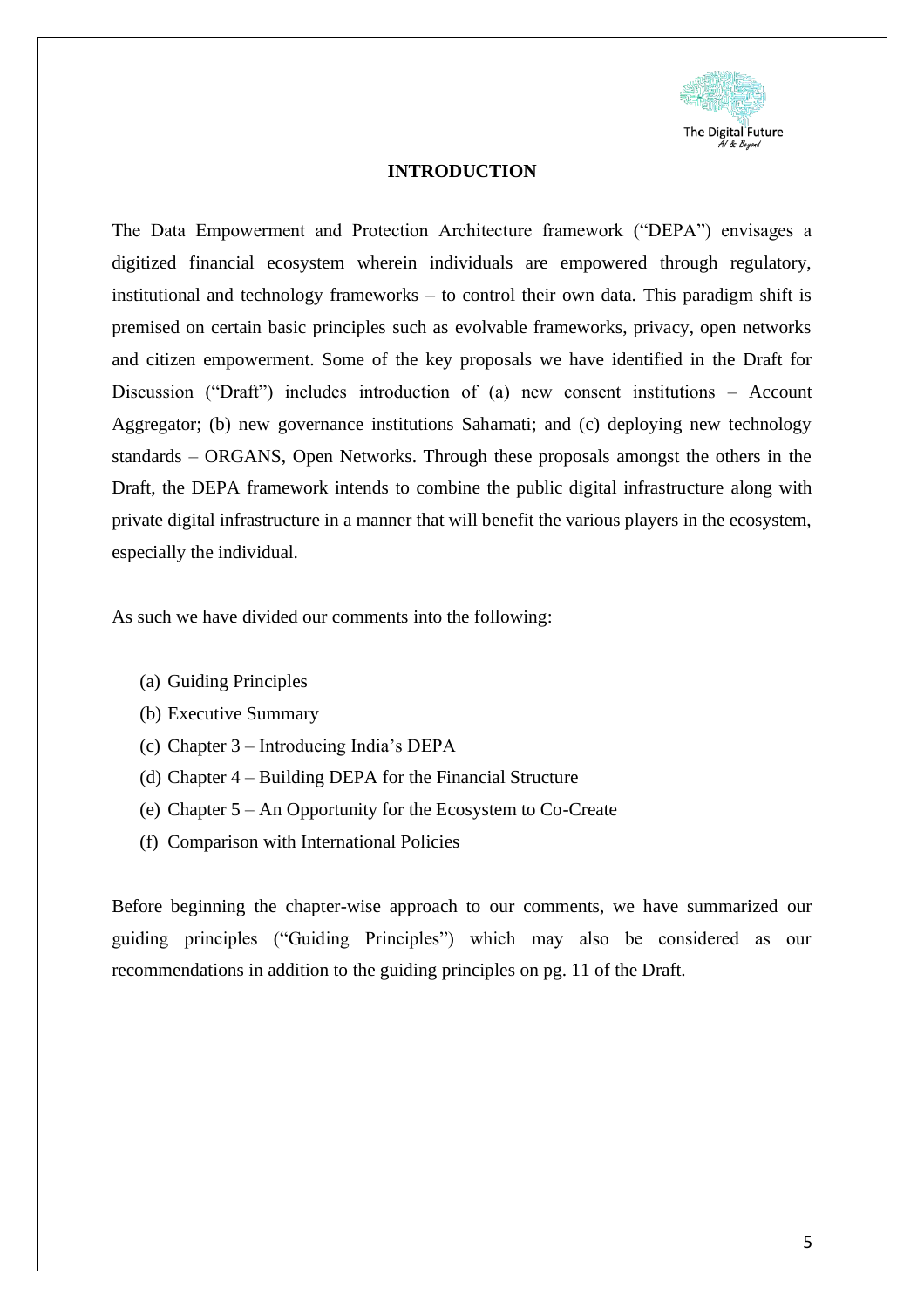

## **GUIDING PRINCIPLES**

<span id="page-5-0"></span>The guiding principles of  $DEPA<sup>1</sup>$  are a set of principles to guide the choices made regarding the design architecture of the DEPA framework. Read with other chapters within the executive summary, it can be inferred that many other relevant principles have been touched upon but not further developed. We have endeavoured to highlight certain guiding principles which go beyond the design of DEPA and also attempt to address other broader issues in the systemic changes proposed. Our Guiding Principles to drive the shift in the current system are quite simple:

# <span id="page-5-1"></span>**The 3 As: Accessibility, Availability & Affordability**

Financial products can enable increased prosperity however India has struggled to access affordable financial products<sup>2</sup>. This vast interconnectedness of all potential objects to each other, the efficiencies it entails, and the jobs that the creation of this infrastructure would bring, is but one part of the phenomenon that we call net connectedness<sup>3</sup>. In addition to the  $4<sup>th</sup>$  guiding principle of DEPA<sup>4</sup>, we recommend taking into consideration the availability factor. Taking the analogy of a pipe that connects all devices some of the following questions arise:

- Does an individual need the content that can be delivered through this pipe?
- Does she have the ability to utilise the content delivered?
- Does she have the ability to interact over the pipe?
- And the ability to pay for the content being received?
	- o The cost of the device and
	- $\circ$  The cost of connecting the device.<sup>5</sup>

As financial exclusion is not only an existing reality but also a potential future reality, wherein more individuals may be excluded due to lack of the three As, cognizance of such questions are crucial to keep in mind while further developing DEPA. These questions which guide the

<sup>&</sup>lt;sup>1</sup> Introducing India's Data Empowerment and Protection Architecture, Chapter 3, DEPA Book, pg. 30

<sup>2</sup> Financial Exclusion, DEPA Book, pg. 7

<sup>3</sup> Aloke Thakore, *Digital inclusion: Definitions and status in India*, Centre for Communication and

Development Studies, (June 13, 2015)<https://digitalequality.in/digital-inclusion-definitions-and-status-in-india/> <sup>4</sup> *Supra* note 1

<sup>5</sup> *Ibid*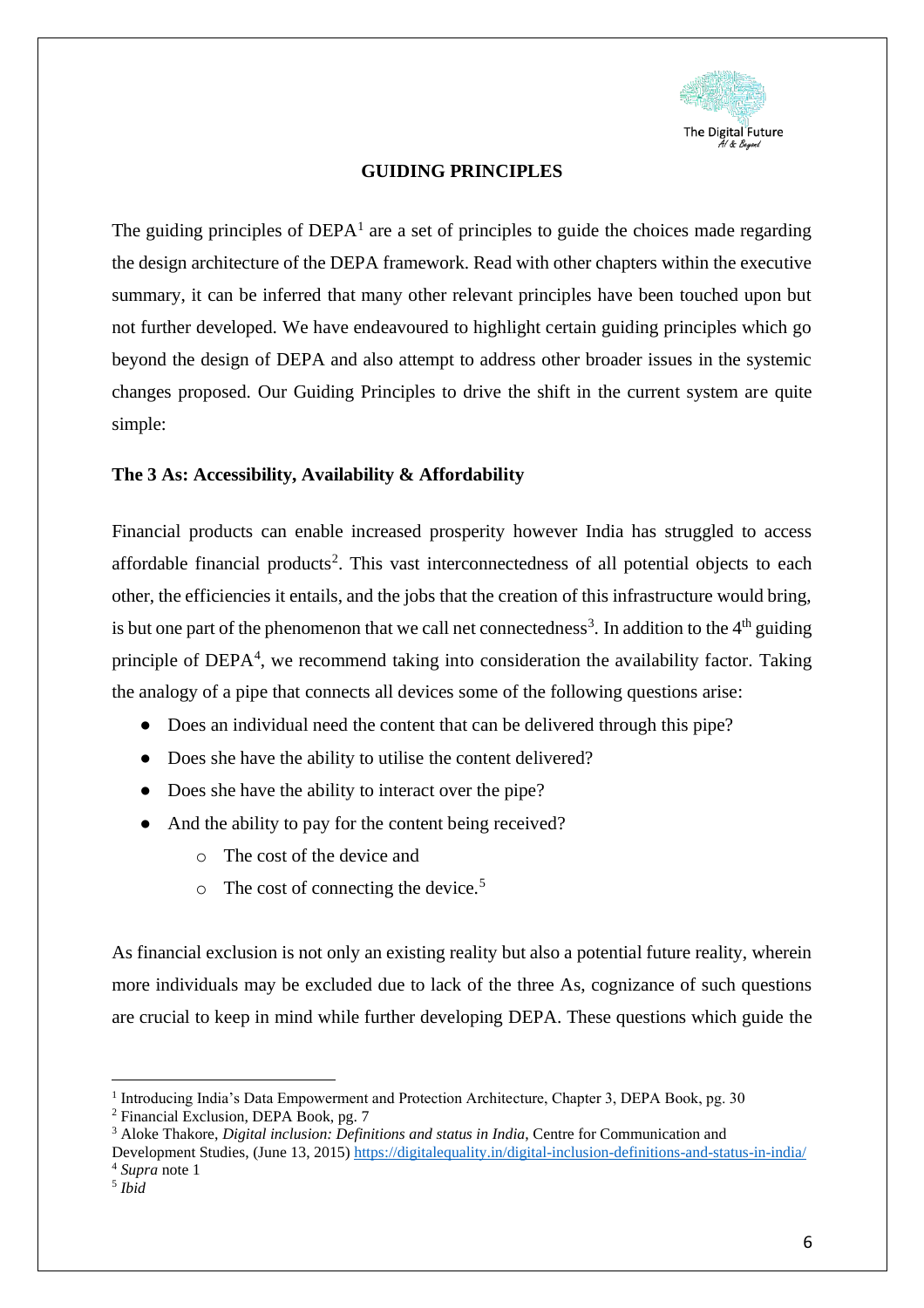

mind through a virtual simulation of mass deployment will also highlight potential pockets of resistance from various lobbies.

# <span id="page-6-0"></span>**Continuum**

An underlying principle of the DEPA framework is that it will continue to remain an evolvable framework. In addition to continuous evolution, implementors should inspire to use technology in a manner that (a) doesn't result in further financial exclusion and (b) reduces chances of attrition. How can the proposed framework not only attract various stakeholders into the ecosystem but also continue to maintain the ecosystem at the grassroots level.

# <span id="page-6-1"></span>**Empowering the Individual**

To focus on empowering individual users of this platform on how to identify what is in their own best interest. Continuously ask the questions as to whether the technology is able to better inform an individual about the available services, quality and cost of services as well as their rights?

#### <span id="page-6-2"></span>**Information Asymmetry**

To build a framework which reduces and better yet, negates the effect of information asymmetry. Identify those gaps in regulatory, institutional and technological architecture which results in information asymmetry. Digital India by means of digital inclusion aims to *"transform India into a digitally empowered society and knowledge economy"<sup>6</sup>* which is heavily enabled by technology – the chances of exclusion, due to lack of access and knowledge to digital platforms, are significantly higher<sup>7</sup>. Tackling information asymmetry will also create a "trickle-up" effect starting at the grass roots level.

#### <span id="page-6-3"></span>**Quality**

Focus on not just empowering but also enabling other stakeholders within the ecosystem such as HIUs and HIPs to also improve their service outcomes. A shift to better quality is generally

<sup>6</sup> [https://www.meity.gov.in/sites/upload\\_files/dit/files/Digital%20India.pdf](https://www.meity.gov.in/sites/upload_files/dit/files/Digital%20India.pdf)

<sup>7</sup> <https://digitalequality.in/digital-inclusion-definitions-and-status-in-india/> - look at the trai reports – see if there is something more recent.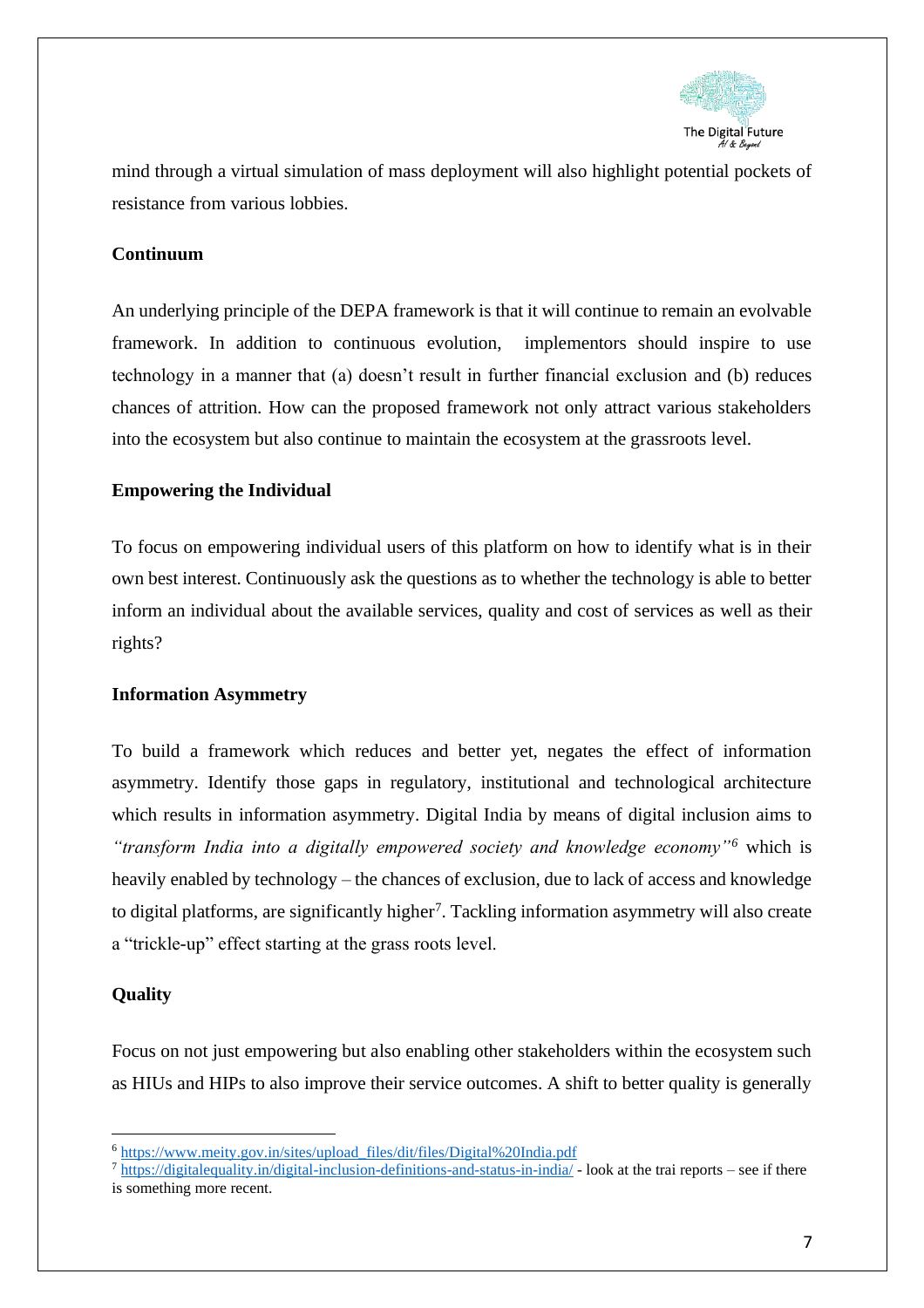

resisted by incumbents, therefore incentivising service providers to not only join the ecosystem but also how to elevate their existing performance with the new technology proposed.

# <span id="page-7-0"></span>**Pull over Push**

The tendency of governments and policy makers has generally been to adopt frameworks and push them onto the population. While the intent of the policy and framework itself is good and meant to benefit the very population for which it was enacted, push tactics are often met with resistance by various lobbies. We recommend taking a *pull*-*based* approach which works on the behaviour of the population. The '*Nudge Theory*' <sup>8</sup> of behavioural economics provides tactics which policy makers and governments should adopt to nudge the behaviour of a population towards accepting policies while simultaneous building trust.

# <span id="page-7-1"></span>**Technology**

To use technology which is accessible by the economically disadvantaged such that a virtuous set of changes is brought about. To set down clear cut rules and guidelines for platform access, rules as to ownership of platforms, control of platform and engagement within the platform. This will also play an important role in assigning accountability.

# <span id="page-7-2"></span>**Transparency**

To ensure transparency in not just governance framework but also in the institutional and technology frameworks. This includes ensuring a system of performance reviews and feedback to track the progress and viability of the various aspects of DEPA following full scale deployment. Also to have clear cut and accessible policies for the various layers of the DEPA framework. Transparency is a key step towards maintaining accountability, especially in a project of such scale where multiple institutions will potentially have overlapping jurisdiction. Further in the absence of a law on data protection as the Personal Data Protection Bill is yet to be passed and the Non-Personal Data Governance Framework is still in its nascent stage, transparency and accountability are key underlying principles.

<sup>8</sup> https://www.behavioraleconomics.com/resources/mini-encyclopedia-of-be/nudge/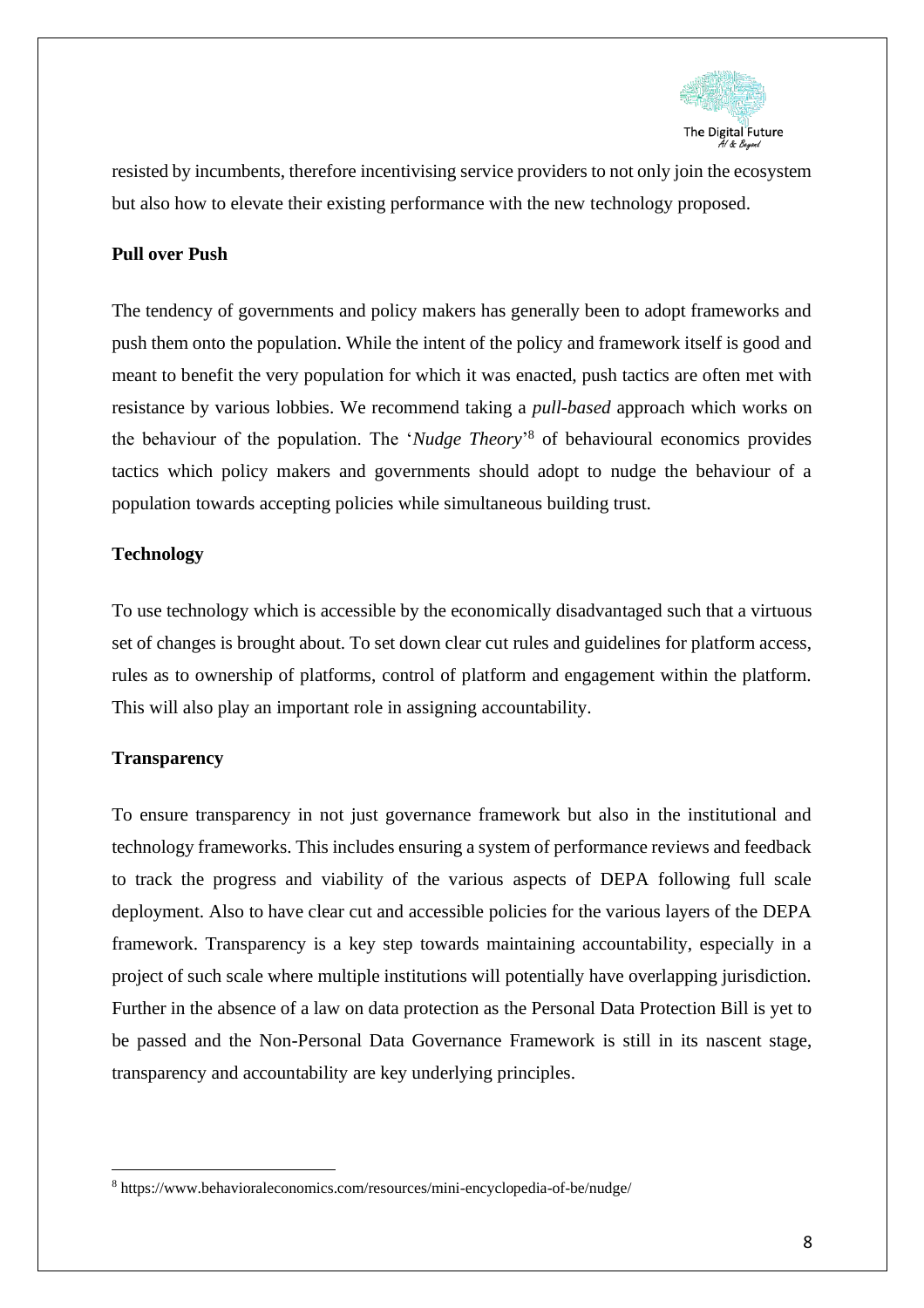

### **EXECUTIVE SUMMARY**

# <span id="page-8-1"></span><span id="page-8-0"></span>**A. DATA SILOS**

Data aggregation and centralisation is the key to financial inclusion in face of competitive interests of private players.

*"Despite increasing digitisation and the tremendous value data could have for individuals to build trust with institutions, personal data (and particularly financial data) continues to remain in silos today" - DEPA.*

The argument being made is that there are too many isolated data silos with different private players that they keep isolated for their own benefit and that the data is stored in different formats which hampers effective usage of *all* the data simultaneously.

#### **Shift to Decentralisation**

DEPA will create new data silos by itself, in addition to the ones already existing with all the private players (banks, small finance institutions etc). So that will increase the number of private players vying for the individual's data. Moreover if the argument made for a centralised data silo is built on the premise that private players use various techniques to lock in data principals - how then will the data silos created by DEPA based entities which are also controlled by private players not suffer from the same issues, and be different? If the issue is with various data encryption or storing standards - a new centralised DEPA data silo only makes sense if we standardise the data collection and storage protocol in a way that either all other data silos become redundant or the DEPA seeded data silo is the most important and most easily accessible node. How does the framework envision to be central to all financial data operations and services? Making a central data silo that is linked to all other data silos also amplifies the vulnerability of such infrastructure, for a breach into such data would essentially mean being given access to a key of sorts to unlock all other data about an individual(s). *Therefore the framework needs to adopt a de-centralised approach with very strong encryption standards.*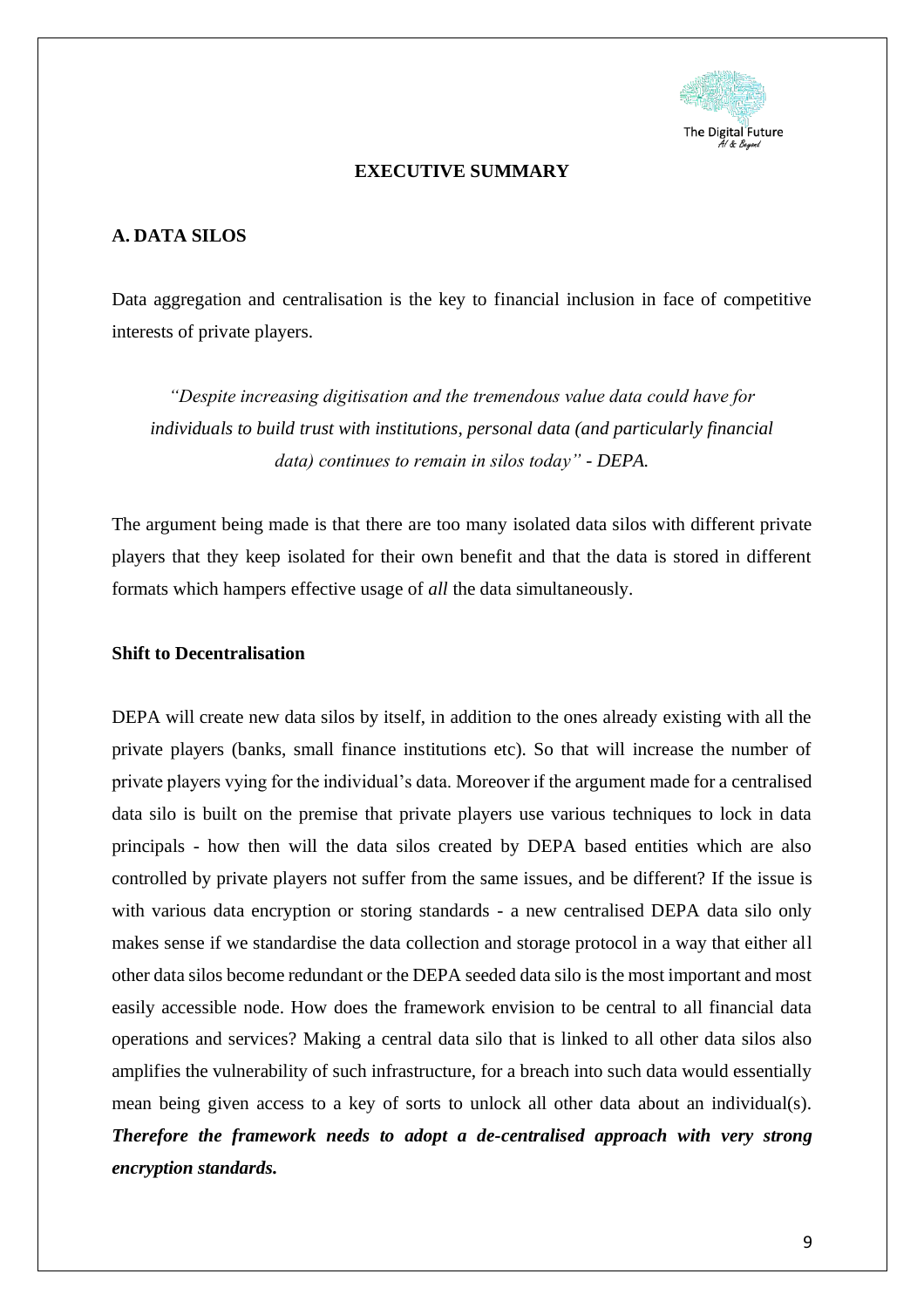

# <span id="page-9-0"></span>**B. RISK OF INACTION**

*"Unless an evolvable, interoperable, and secure data sharing framework is implemented, newly generated data on Indians will at best remain in silos without benefiting individuals who urgently require it to access better services, and at worst be misused without individuals' knowledge and consent" - DEPA.*

One central aspect of this section is about using machine learning models and algorithms for financial inclusion of people. There is extensive evidence that such machine models don't produce a highly accurate output - in this case creditworthiness ratings, due to the biases that consciously or unconsciously creep into the algorithms.

# <span id="page-9-1"></span>**Credit Scoring Model: 2 scenarios**

The main idea in the credit model is that an individual's financial history will be used to determine their credit worthiness. Therefore we must ask:

- (a) Whether the individuals who opt into the DEPA framework will have all of their financial history automatically traced and analysed much like the Chinese social credit system (which has been proved to be exclusionary on multiple counts); or
- (b) Will the financial services providers have to ask for the individual's consent for accessing their information at each instance of use.

If the latter is indeed the way forward - then determining in detail the metrics of such calculation, the measures the machine learning model would adopt and so on, are points that must play into the development of a credit scoring system.

# <span id="page-9-2"></span>**Financial privacy is also privacy**

Point (a) is a nightmare for individuals as it is akin to losing all control over their digital self (which many argue is not any different from your real self<sup>9</sup>) and having no privacy. The latter

<sup>9</sup> Anja Kovacks & Nayantara Ranganathan, *Data Sovereignty of whom?,* Data Governance Network policy brief

<sup>-</sup> 3 (Nov. 20, 2020, 20:00), https://datagovernance.org/files/research/1605850788.pdf.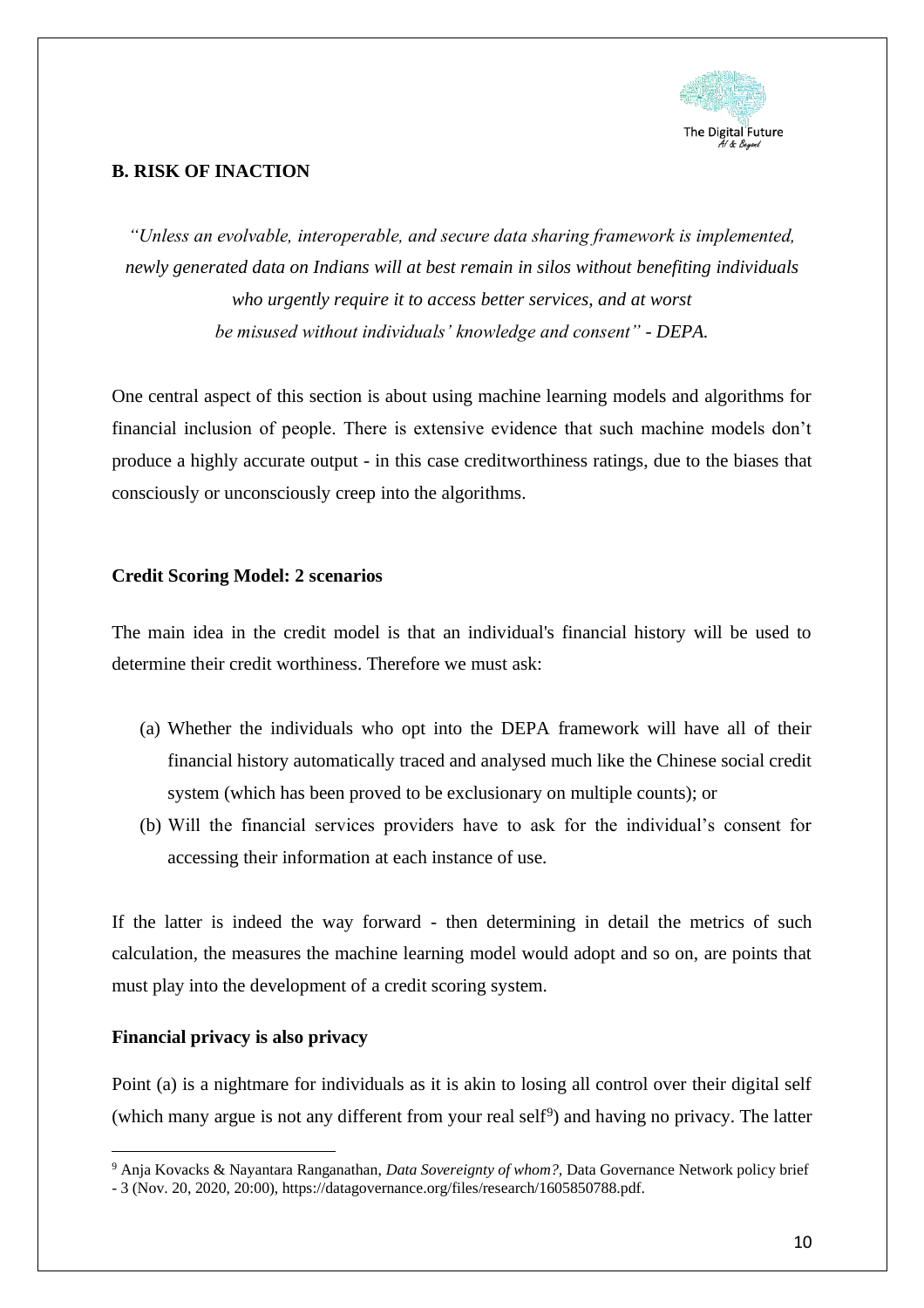

model is a better way in so far as individuals, with their consent, will share their data with the financial service providers.

# <span id="page-10-0"></span>**Algorithms & Machine Learning**

- $\triangleright$  On the question of the algorithms and machine learning models that will process this data to produce credit worthiness. Whether all financial history data will be automatically processed by these algorithms to keep updating the individual's credit worthiness, or will separate chunks of data be processed to produce credit worthiness every single time - has not been clarified.
- $\triangleright$  What standards will these machine learning models operate and what data sharing and data collection protocol they will use is also of utmost importance as it will affect actual real-world decisions of lending.
- $\triangleright$  Questions to be answered:
	- Who will store all this financial data?
	- Under what encryption standards will the data be secured?
	- Who will have access to such data?
	- Can the individual stop such data collection and still access the facilities?

#### <span id="page-10-1"></span>**Recommendation**

These are all pertinent questions because in either scenario (a) or (b), the individual doesn't have any effective control or property rights over the data - the individual cannot either stop such data collection nor modify it if he wants to access the facilities of the DEPA framework. With reference to companies like Vanguard and Wealthfront (leaders in robo-advisory) they take a highly detailed and customised approach to each customer. We must understand therefore that within the objective credit scoring paradigm, there must be a subjective portion which will accommodate the individual's unique identity and provide them with tools for financial inclusion rather than excluding them because they failed to qualify under a generic credit scoring system.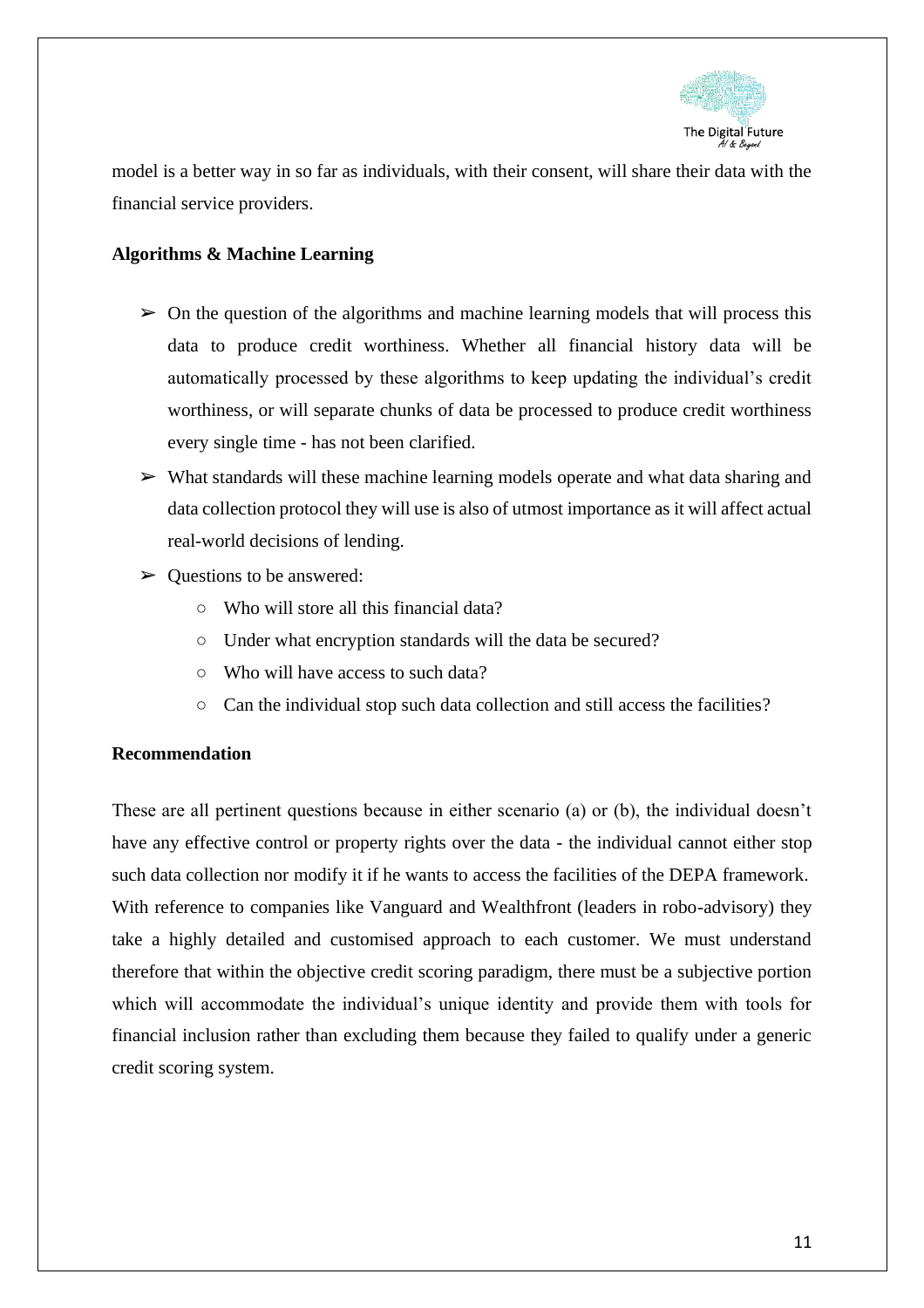

# <span id="page-11-0"></span>**Question:** *Who* **owns our data?**

*"........or to contribute data to research and better-designed machine learning models that benefits them" - DEPA.*

Who owns our personal data? Who owns the data that we generate due to our activity on online platforms and services? Can we lay claim to such data as personal property?

- The idea of data as property is directly in question here. All the machine learning models and algorithms essentially *learn* from the data that is fed to them.
- The data that is used to train these models is the data generated by normal people like us. In this case - if my data is my property (which is the framework that DEPA operates within) then I should also be *paid* to give my data for the betterment of such models<sup>10</sup>.
- It is essential to understand that without our personal data such models cannot work at all. If data is a resource and if this data that is being used is an individuals' personal data, then by that logic the individual themself should be compensated for it, and not in terms of the service because the framework isn't built on a quid pro quo principally. The DEPA document specifically says that, "a data fiduciary cannot make provision of goods or services or performance of a contract conditional on consent".

# <span id="page-11-1"></span>**Bias in algorithms & machine learning models**

The fact, that algorithms and machine learning models are not objective<sup>11</sup> and suffer from the same biases as humans, has been widely accepted worldwide by now. The challenge then is to imagine and employ such models that will minimise the risk of any bias seeping into them and also maximise accurate and welfare-based results for the individuals seeking this facility under DEPA.

<sup>10</sup> Livia Gershon, We All Work for Facebook, (Nov. 6, 2020, 6:40), https://longreads.com/2019/04/26/we-allwork-for-facebook/amp/.

<sup>&</sup>lt;sup>11</sup> Robyn Caplan et al., Algorithmic Accountability: A primer  $14-17$  (2018).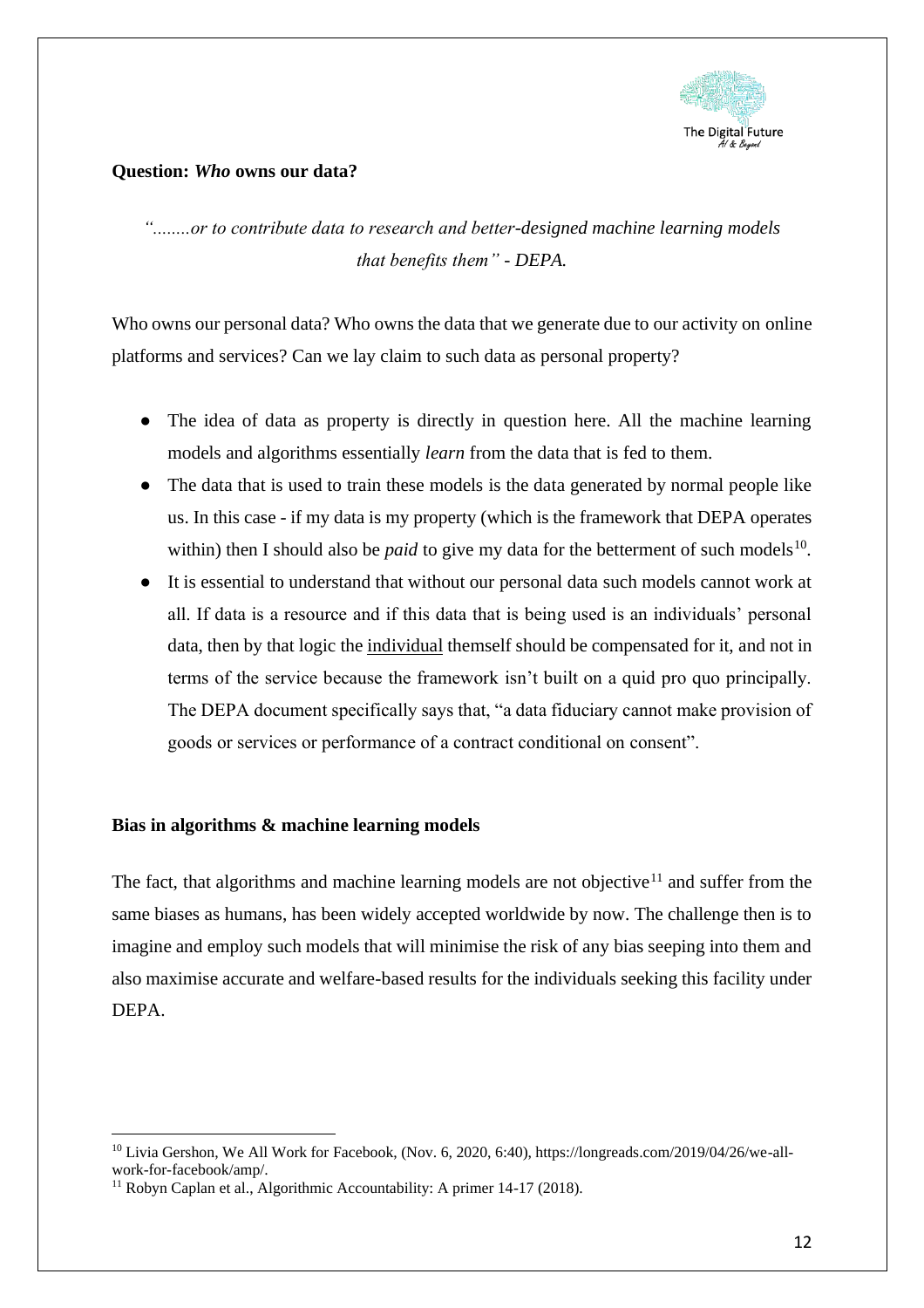

# <span id="page-12-0"></span>**Financial Exclusion**

If these models suffer from any kind of bias (as most or arguably all of machine learning models do) - it will prove to be a fatal exclusionary process due to any unfair or incorrect assessment of the credit worthiness of that individual - ultimately resulting in denial of the microcredit facility to them.

# <span id="page-12-1"></span>**Corrupted assessments**

Machine learning models essentially build upon themselves (without any human intervention) and use prior data to produce future calculations. In such a context that we've just laid out such vulnerabilities and wrongly done assessments will keep adding up and amplifying. For the unlucky individual whose credit rating was, say, calculated unfairly or erroneously - it means that their creditworthiness will keep declining as the models look at previous denial of services as a sign of low creditworthiness. Future requests of credit will use this information to further deny credit to this individual due to his low credit-worthiness - all in all circling into a nightmare for the individual with no sign of escape.

# <span id="page-12-2"></span>**Recommendations**

It is important to note that what this essentially means is that a few bad financial decisions can have a huge impact on an individual's loan taking capacity. And it is often those very individuals who by making bad financial decisions end up in an adverse situation that need such loans the most. This is not to say that we should go back to predatory loan sharks, but to encourage stricter and better standards of technology implementation by:

- ➢ Giving the data principals *more control* over when and how their financial data is collected and who collects it.
- $\triangleright$  Algorithms be first audited by independent and appropriate auditing agencies specialising in algorithmic ethics, bias etc. for lack of any kind of bias or error.
- $\triangleright$  The idea of digital footprints (financial history) be limited to the least possible data required to operate under the DEPA framework as according to Puttaswamy judgement<sup>12</sup> ("Puttaswamy").

<sup>&</sup>lt;sup>12</sup> Justice K.S Puttaswamy v. Union of India, AIR 2017 SC 4161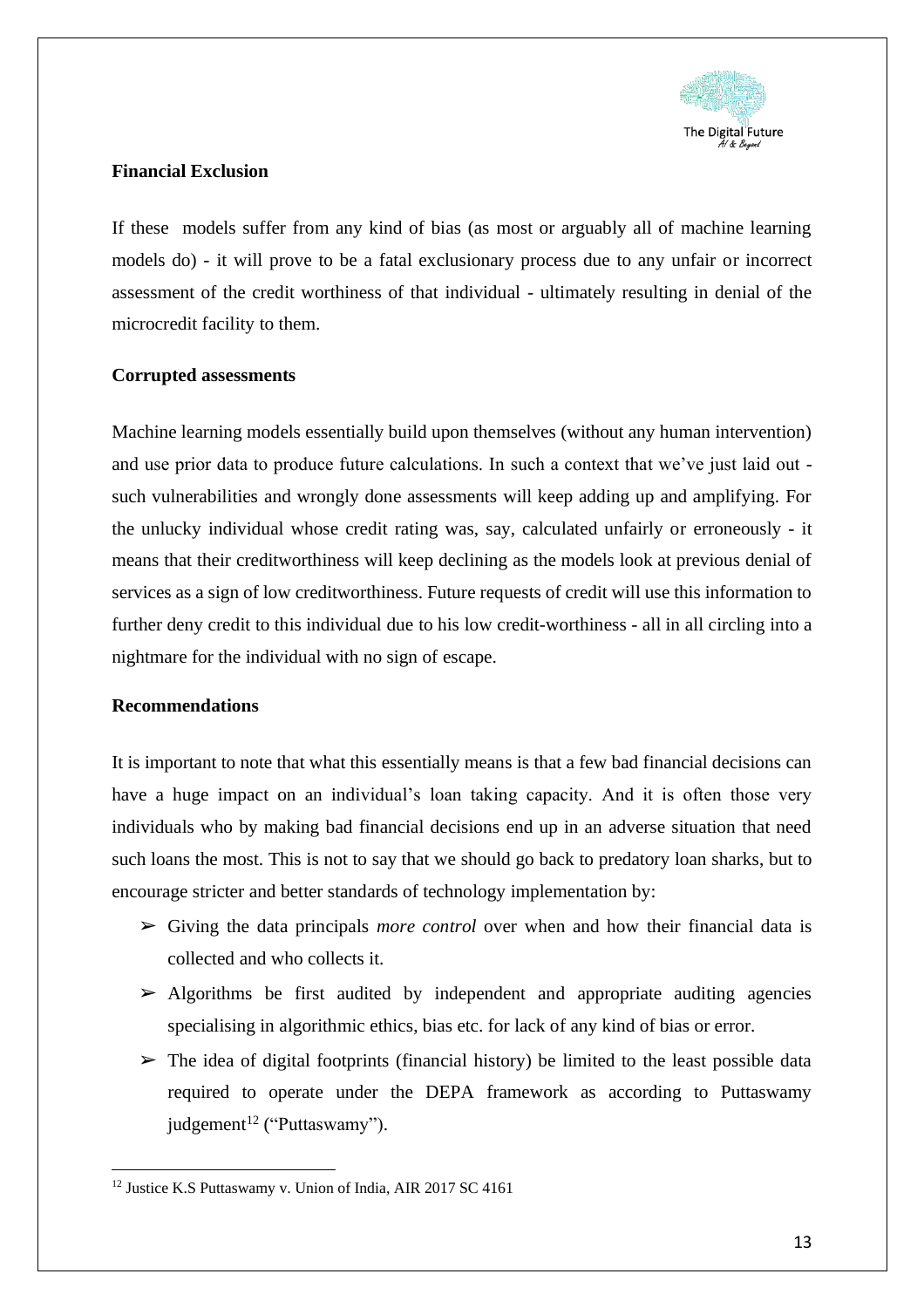

# <span id="page-13-0"></span>**C. A GLOBAL CHALLENGE**

*"Other countries have responded to these challenges by implementing efforts to improve data protection and consent-based sharing (such as Open Banking in the UK or General Data Protection Regulation (GDPR) in the EU), which India can learn from. However, these approaches have not addressed the issue in a manner that is fully relevant to India's scale and diversity, and to our objectives around accelerating financial inclusion, economic growth, and data democracy" - DEPA*

- What is essentially meant by this statement? Does it mean that the data privacy models developed in western countries aren't to be implemented in India and there is a different way to go about the privacy issues?
- The document notes that the incentives of private companies (who want to maximise data collection while minimising the data principal's control over their data) are opposite to the incentives of the data principal (to maximise privacy and autonomy over their data).
- How will DEPA ensure that the incentives of the market forces and the individual are aligned? Especially because the India stack model is a platform for private players to use and do business on.
- In such a scenario, not just with respect to just the consent aggregators but also to all other private entities that will participate under the DEPA infrastructure - how will DEPA ensure that the incentives always stay aligned?

#### <span id="page-13-1"></span>**Building trust with institutions**

A central idea of the DEPA document is to build trust between individuals and small businesses and the money lending corporations. However it is essential to unpack that there is essentially no trust building happening through the DEPA infrastructure which is data centric not identity centric. Usually lending, as a function of trust in physical sense is about the specific individual and NOT their monetary capabilities. So by that logic the idea of building trust by DEPA is illusionary because there is no human contact and the trust, if any, is between the data of an individual and the data processing machine models. And as we know, algorithms don't deal in emotions.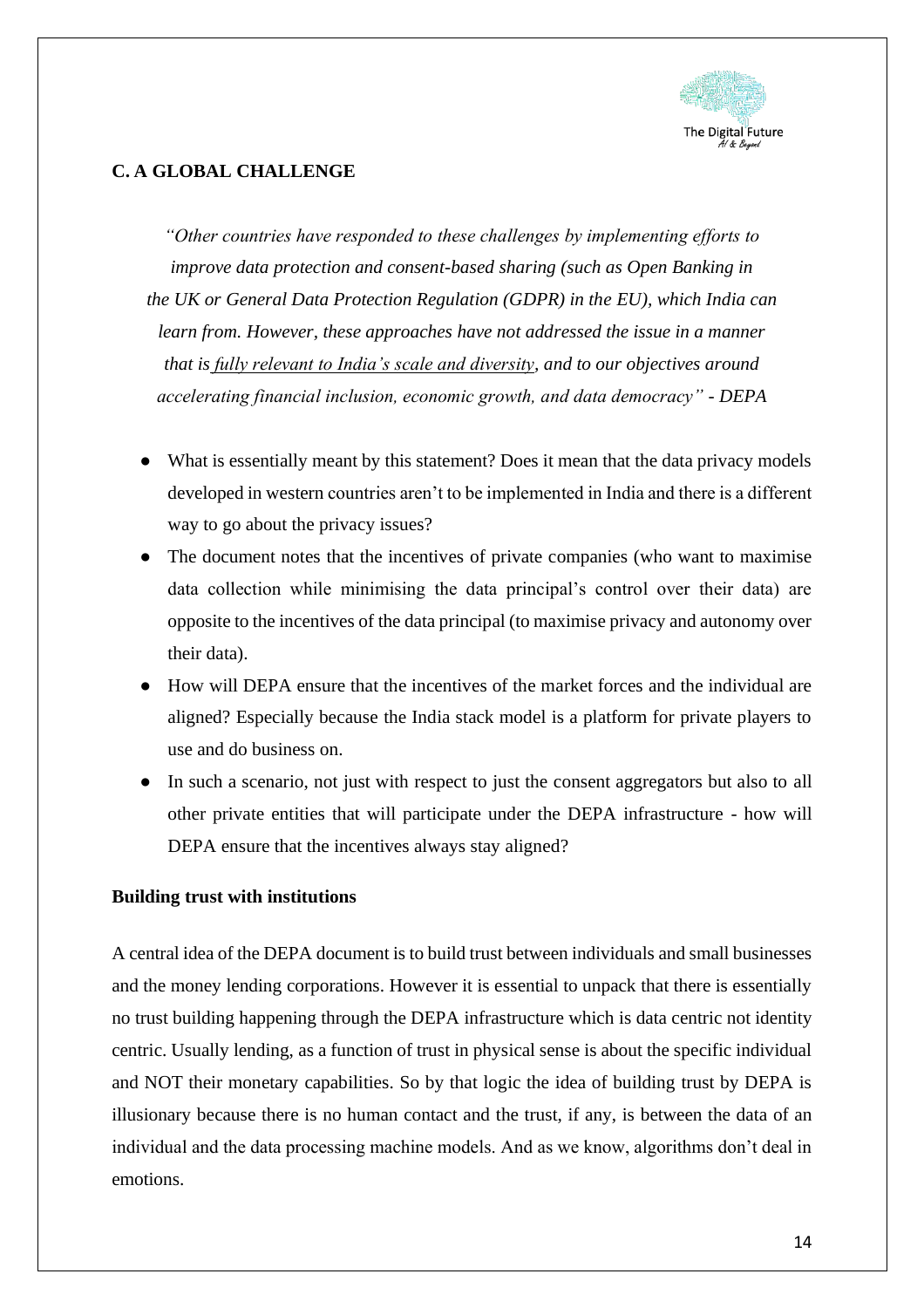

# <span id="page-14-0"></span>**CHAPTER 3 - INTRODUCING INDIA'S DATA EMPOWERMENT AND PROTECTION ARCHITECTURE**

# <span id="page-14-1"></span>**A. LEGAL & REGULATORY FRAMEWORK**

One of the main lenses the DEPA document uses to argue for greater personal data collection (mostly financial for now but subject to be expanded to all areas of service  $\frac{13}{3}$ ) is to label such collection of data as 'empowering'. The idea of empowerment is linked to the idea of greater accessibility of financial services in the market i.e. microcredit and instant small loans. However the idea of empowerment is used to dilute the idea of data privacy time and again by suggesting that the ONLY way forward is to use data as a resource and give up control over it. That posturing is wrong. The generation of data in increasing volumes is neither inevitable nor natural, and that its commercialisation is not necessarily desirable, is, thus, overlooked<sup>14</sup> in most policies.

#### <span id="page-14-2"></span>**Property rights-based framework for personal data**

When you have a right to something, it is not an abstract thing. It means that you have the faculties to be able to enforce those rights as well because without that - you don't have a right, you only have the illusion of it.

What does it mean to have a property right over something?

- 1. You have exclusive ownership rights to it;
- 2. No other person or association of people can use it without your permission;
- 3. No others can derive any benefit without your permission;
- 4. You can transfer the property when YOU want; and
- 5. You will be compensated for the property and you should not be forced to give it up.

<sup>&</sup>lt;sup>13</sup> Ispirit, India Stack: Towards a presence-less, paperless, and cashless service delivery, (Nov. 6, 2020, 6:00), https://drive.google.com/file/d/0B8eAaE2o9Uh8d3JsX3pNeVNCSVVoRU45VTJLTlFfZlBweHRN/view

<sup>14</sup> Anja Kovacks & Nayantara Ranganathan, *Data Sovereignty of whom?,* Data Governance Network policy brief - 3 (Nov. 20, 2020, 20:00), https://datagovernance.org/files/research/1605850788.pdf.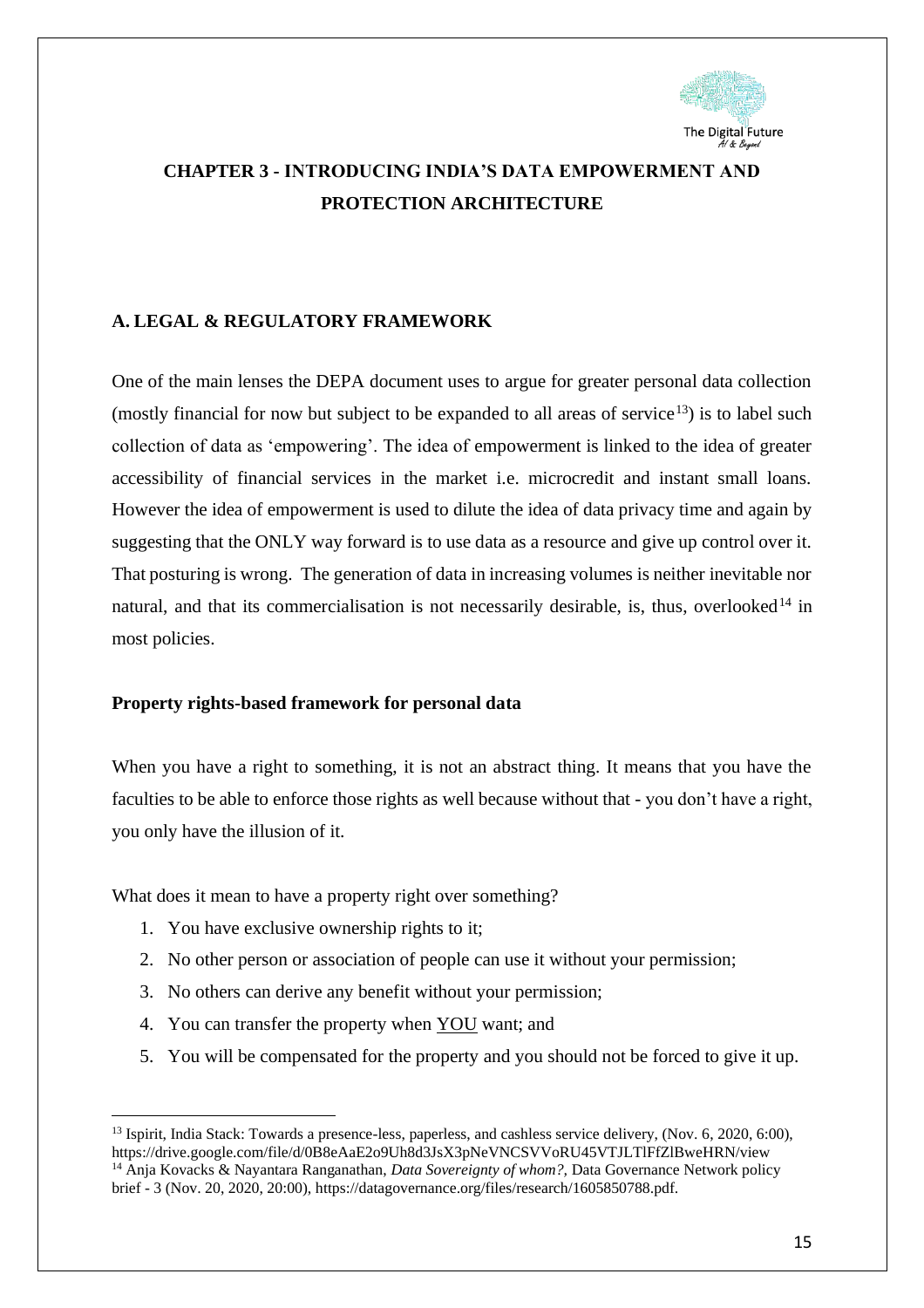

All these ideas only make sense when we assume *free choice* without any coercion or any conditions that makes the choice severely constrained. We know that the privacy policy agreements that we assent to when we sign up for all applications are mandatory to be assented to for using the services of the application. In this condition - the user doesn't have a free choice, because the only way that they can access the application is if they give up their personal data. So by making their services contingent on collection of personal data - the individuals do not have a free choice and thus by extension do not have any claim to the personal data being collected by these applications. This is the status quo where data principals do not have any property rights either over the data that they've wilfully submitted OR the data that they generate by the virtue of their activities on the application. A classic example of how such conundrums seep into government provided benefits is Aadhar. The government still maintains that Aadhar is a voluntary program, however by making Aadhar mandatory for almost all government services, the state has forced the people who are entirely dependent on these services to sign up for Aadhar. We must look closely at how even after NOT making enrolment for Aadhar as mandatory for everyone - they've created a bypass<sup>15</sup> to achieve the same outcome by making deliverance of services contingent on Aadhar thus eliminating any free choice for the people.

#### <span id="page-15-0"></span>**Proposal - A 3 step model:**

You can only realise property rights over personal data if you can:

- *1. Access any service/application irrespective of giving control of your personal data to the service providers/application.*
- *2. If you can have the faculty to know, at all times, what is the complete personal data that the application/service has collected on you.*
- *3. If you can, at any time, take back, in part or in whole, your personal data.*

The DEPA framework has taken a progressive step by introducing the concept of consent in data transactions for financial purposes, however it suffers from the same problem of illusion

<sup>15</sup> Reetika Khera, Dissent on Aadhar (2019)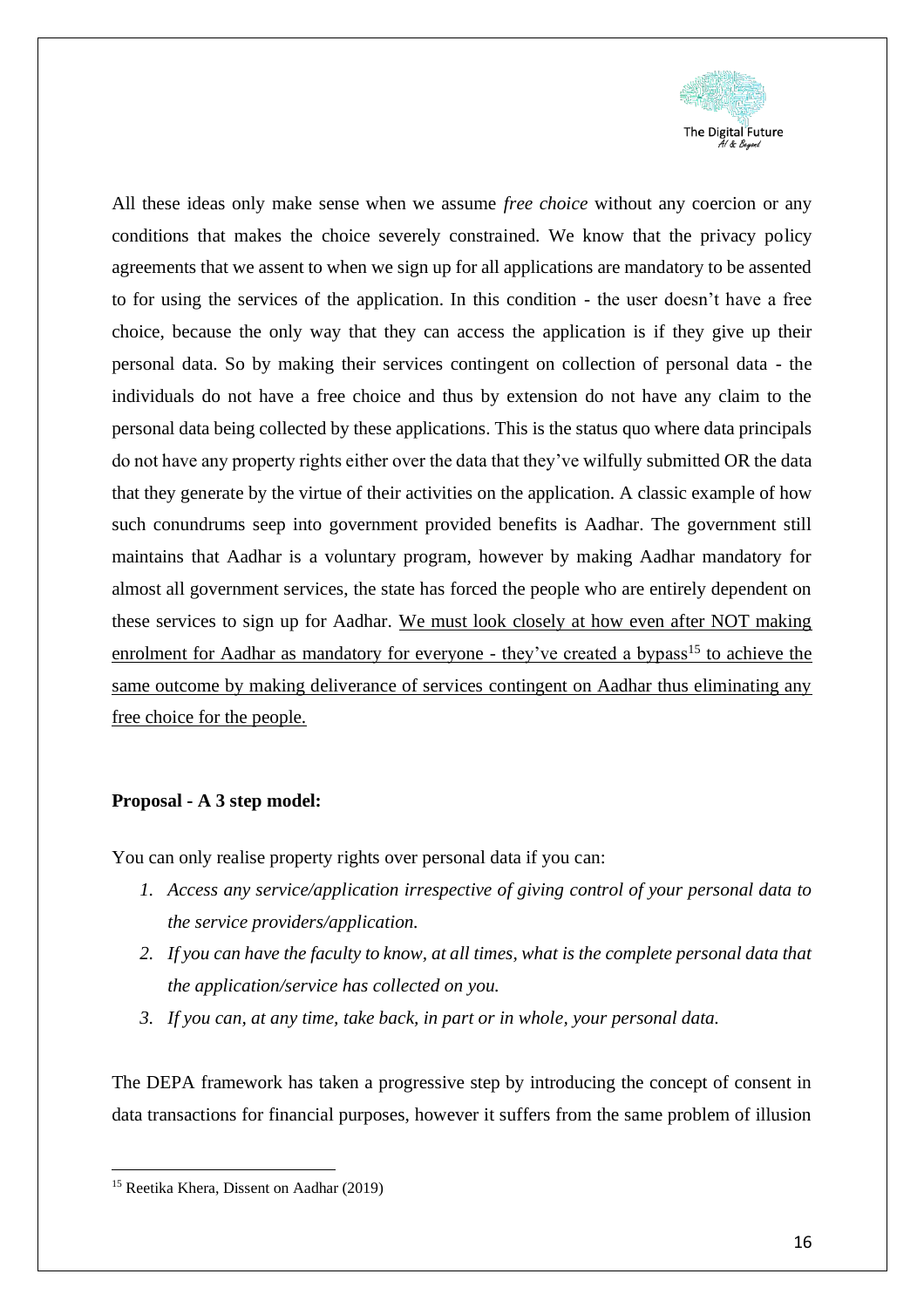

of data control (and largely - data ownership). By making all or at least most microcredit and small loans facilities available subject to data principals' consent to have ALL of their financial decisions and spending monitored and collected as financial data - the framework essentially removes the concept of free choice completely. Because the logic is that if you are a small time businessman and you want microcredit or a small loan - the only way you can avail this facility is by letting go of any and all control over your financial data. Therefore by the 3-step model laid out earlier:

- 1. DEPA framework fails on the first account by the analysis as given above.
- 2. DEPA framework is silent on this point. Data principals should know the full of their personal information that such services and platforms have collected.
- 3. This right, even if given under DEPA, is essentially a non-right because the people who need the microcredit and loans cannot avail of these facilities without giving up all rights over their financial data, and since the people who need it cannot get it any other way - they do not have the right to take back their data and still continue to avail the services of the state/free market. [see the similarity with the Aadhar model of creeping data control]

# <span id="page-16-0"></span>**Recommendations**

By this analysis we can conclude that the DEPA framework essentially strips the data principal of any property rights over their personal data. The framing of 'control' of personal data by the data principal by virtue of asking for consent is also illusory at best. Consent is not meaningful if you have no other choice BUT to consent to the request to be able to avail any state benefits. Therefore the recommendation is to employ the 3-step model as detailed above in the metrics and give as much control and ownership to the data principal while providing the same level of services.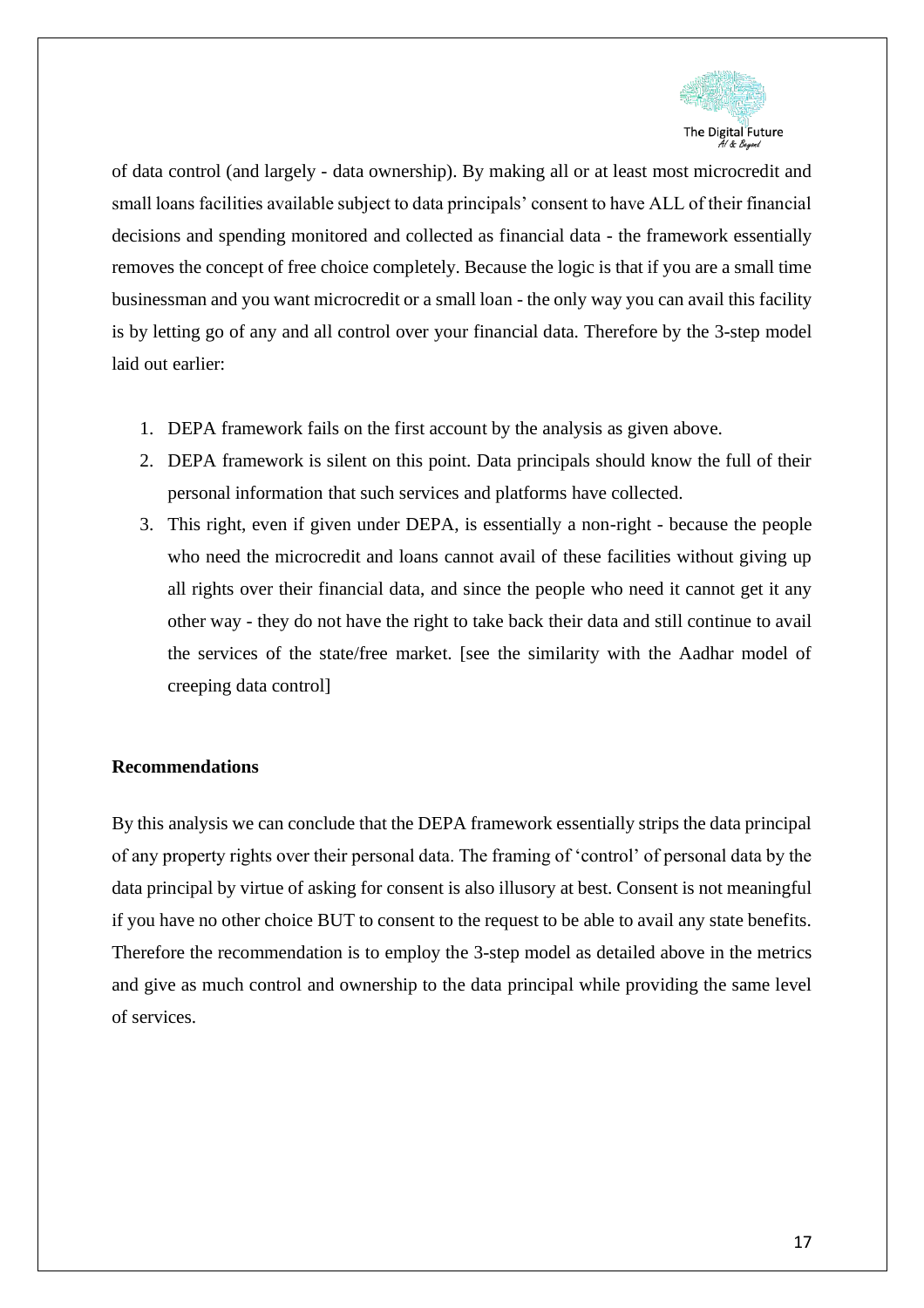

# <span id="page-17-0"></span>**Information Property rights**

#### **Legal roots of Information Property rights**

The Supreme Court in *Puttaswamy*, recognized the right to privacy as a fundamental right under Article 21 of the Constitution of India.<sup>16</sup> Moreover the judgement went into details of how "informational privacy" is an important component of the right to privacy. Thus, an individual has the right to control over dissemination of material which forms any part of the personal data. It is ideally accepted that personal data of a person is owned by that person.<sup>17</sup> This right is also protected under SDPI Rules, the IPC and the Information Technology Act, 2000. An argument can be made in certain cases that there could be multiple claims of ownership over the same data. For example, when a person takes out loans or invests, the credit and investment history, and other details could be said to belong to various entities, such as the investor, fund manager, custodian, trustee, internet companies, website traffic tracking agencies, etc.

#### <span id="page-17-1"></span>**Information Property Rights and DEPA Framework**

As the framework of DEPA is based on consent-based transaction of data for availing and providing financial services. In such a case, the need to understand how property rights on data being transacted will be or should be allocated arises in order to understand who technically is the owner of such data and to what extent. All the entities involved have very different rights and obligations with respect to such data and the concerned rules are either inept or defragmented.

#### <span id="page-17-2"></span>**Silence/overlooking of information property rights**

It can very well be argued that collection, processing, and dissemination of personal data by data fiduciaries, with the consent of relevant data principals, or as may be permitted by law,

<sup>16</sup> <https://indiankanoon.org/doc/91938676/>

<sup>17</sup> <https://www.tandfonline.com/doi/full/10.1080/13600869.2019.1631621>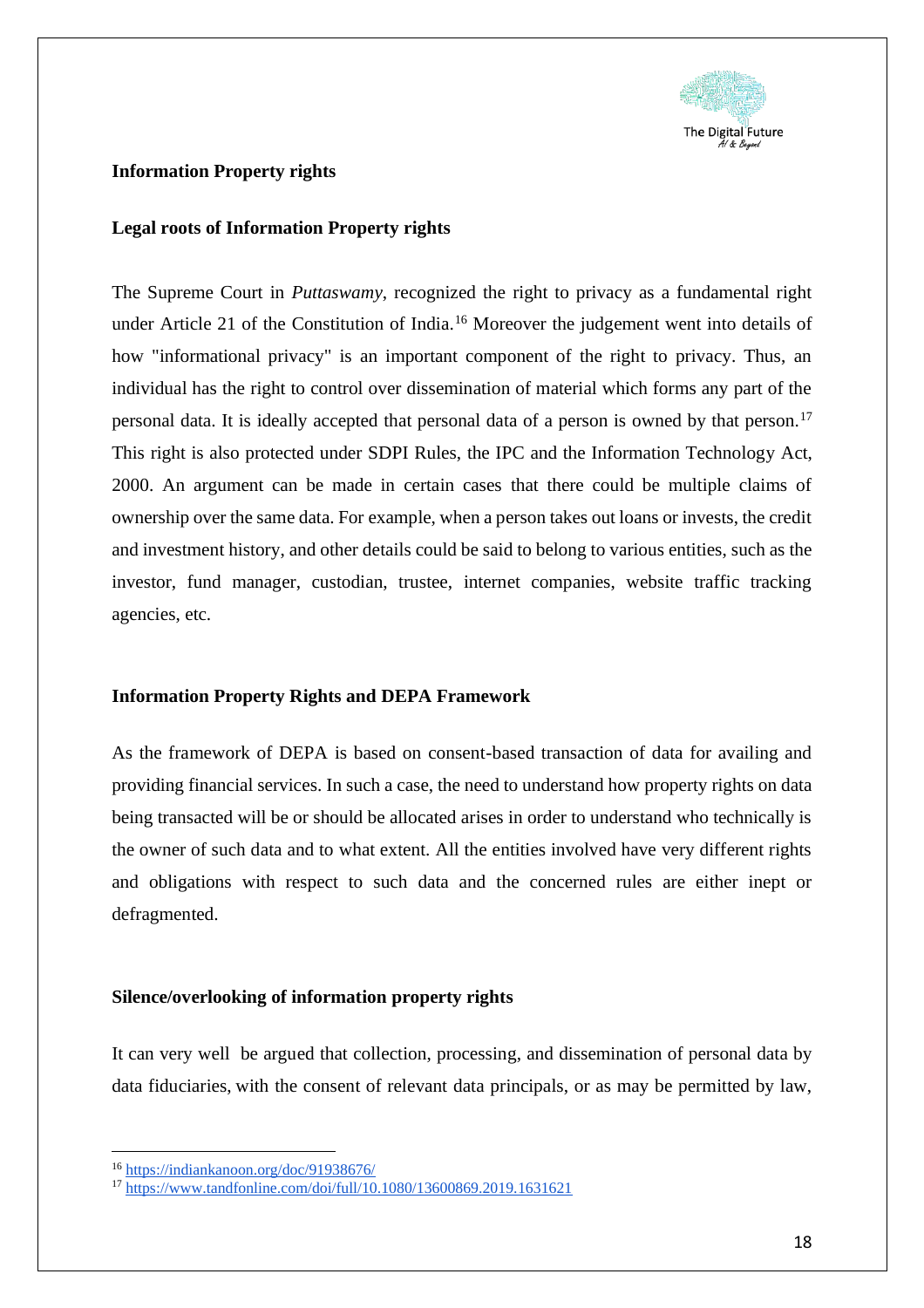

and compiling such personal data into meaningful databases, is a result of skill and labour, and thus such databases could be considered property. However, **to give ownership rights over it to the data fiduciaries, which either undermines or overrides the rights of the relevant data principals, may not be reasonably accepted** as any use or misuse of this data may have real life consequences for data principles. Data fiduciary may claim a copyright in the databases, but the rights on the personal data itself must belong to the data principal. In this regard both the PDP bill and DEPA framework are either ambiguous or silent.

#### <span id="page-18-0"></span>**Space for possible misuse of Consent model**

Under Transfer of Property Act, 1882 'receivable or an actionable claim' is recognized as intangible property. As such a receivable as an actionable claim provides its holder the right to receive back or recover money or goods from a debtor. This claim may also be transferred or assigned by the holder of the receivable to a third party. By same logic, as conceived under DEPA framework, if a data principal provides his or her consent to a particular consent manager for the usage of his or her personal data, such consent may permit further transfer of such personal data by the original data fiduciary to a data processor or to a third-party data fiduciary.

Ideally the data principal also has the right to withdraw such consent. It is possible that the data principals may be able to even transfer their right to grant or withdraw consent on their behalf for the usage of their personal data to a third party for a specific period. Such transfer may be for 'valuable consideration' yet the third party with such a right may be entitled to further transfer it to other third parties, in a manner akin to the transfer of receivables.

#### <span id="page-18-1"></span>**Monetization and possible commercialization of Consent**

It is also not implausible that at some point the data principals grant consent managers, for a consideration, the right to give consent on their behalf to third party data fiduciaries. In such a case, the consent managers would be able to monetise the consent received from the data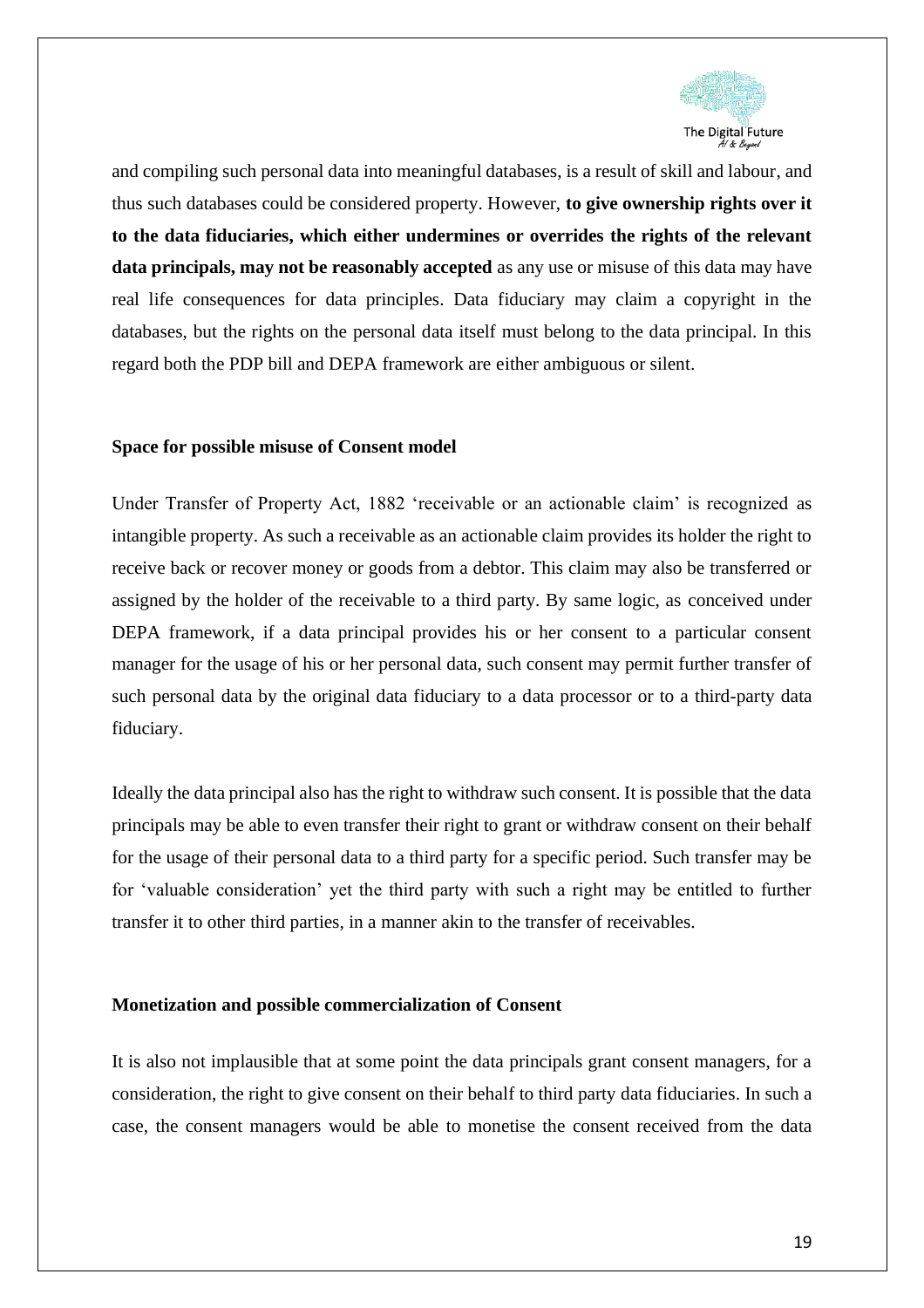

principals by selling or transferring the consent to third party data fiduciaries within that particular time period.<sup>18</sup>

# <span id="page-19-0"></span>**Recommendations**

- $\triangleright$  Providing guidelines for information property rights which not just explain in detail the extent and nature of these rights but also clearly demarcate the rights of data fiduciary and their obligations with regards to usage and processing of such data must be drafted and incorporated within the ambit of Personal Data Protection bill and DEPA Framework itself.
- $\triangleright$  The addition of a Section detailing the nature and extent of 'Information property rights' in Personal Data Protection bill and a separate chapter dealing with the 'information property rights' in contest of the 'consent model' envisaged in proposed DEPA framework.

# <span id="page-19-1"></span>**Standards for Non-Personal Data and Data Anonymization**

Definition of Personal Data:

"*(28) "personal data" means data about or relating to a natural person who is directly or indirectly identifiable, having regard to any characteristic, trait, attribute or any other feature of the identity of such natural person, whether online or offline, or any combination of such features with any other information, and shall include any inference drawn from such data for the purpose of profiling;"*

As per the Report by the Committee of Experts on Non-Personal Data Protection Framework, the present definition of Non-Personal Data is:

*"When the data is not 'Personal Data' (as defined under the PDP Bill), or the data is without any Personally Identifiable Information (PII), it is considered Non-Personal Data.*

<sup>18</sup> [https://www.mondaq.com/india/privacy-protection/978012/exploring-property-rights-in-personal-data#\\_ftn3](https://www.mondaq.com/india/privacy-protection/978012/exploring-property-rights-in-personal-data#_ftn3)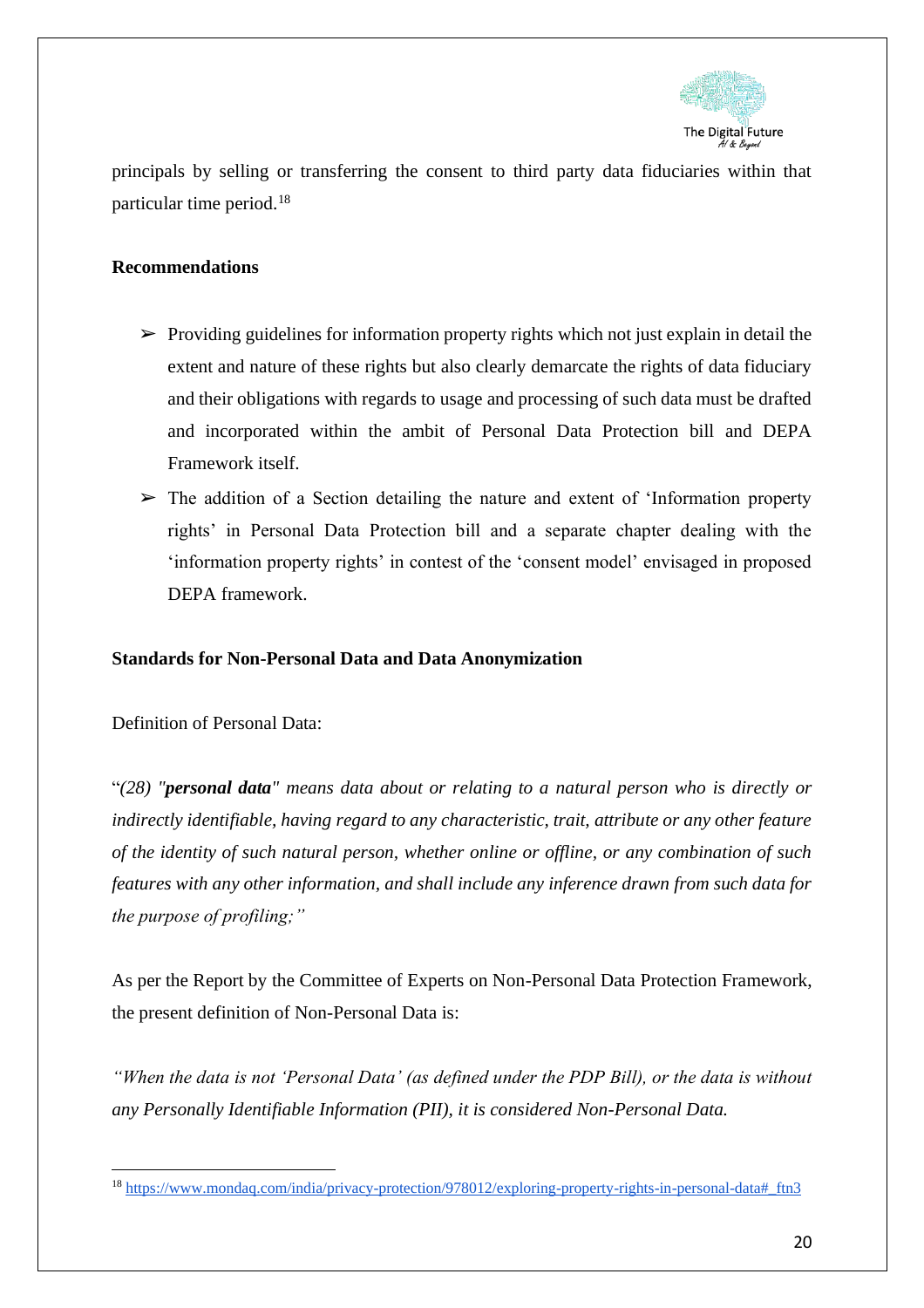

- *Firstly, data that never related to an identified or identifiable natural person, such as data on weather conditions, data from sensors installed on industrial machines, data from public infrastructures, and so on.*
- *Secondly, data which were initially personal data, but were later made anonymous. Data which are aggregated and to which certain data-transformation techniques are applied, to the extent that individual-specific events are no longer identifiable, can be qualified as anonymous data."*

#### <span id="page-20-0"></span>**Recommendation**

On the issue of no singular definition of non-personal data, we recommend the adoption and support of the Committee of Experts, that has divided non-personal data into three categories namely, (a) public non-personal data, (b) community non-personal data and (c) private nonpersonal data<sup>19</sup>.

*Note: Anonymisation has an important role within the context of personal and non-personal data as it is a tool for converting personal data to make it non-personal data. The risk posed is however, that anonymised data can be re-identified. Hence, introducing an element of sensitivity to non-personal data can prevent non-personal data from posing substantial risk.*

#### <span id="page-20-1"></span>**Sensitivity**

In addition to the 3 categories of non personal data, the Committee of Experts also recommended that, 'sensitivity' should also be read with non-personal data and not just personal data. The former can also be subject to 'sensitivity' as illustrated in the Report, situations may arise where non-personal data which arises from personal data, will also be subject to some level of sensitivity due to the nature of underlying personal data. For e.g. Anonymised data collected by a research body for a genetic study of a communities susceptibility to cancer, can be categorised as 'sensitive non-personal data' as the underlying health and genetic data is defined as 'sensitive personal data'.

<sup>&</sup>lt;sup>19</sup> Committee of Experts, Report on Non-Personal Data Protection Framework, pg. 14-15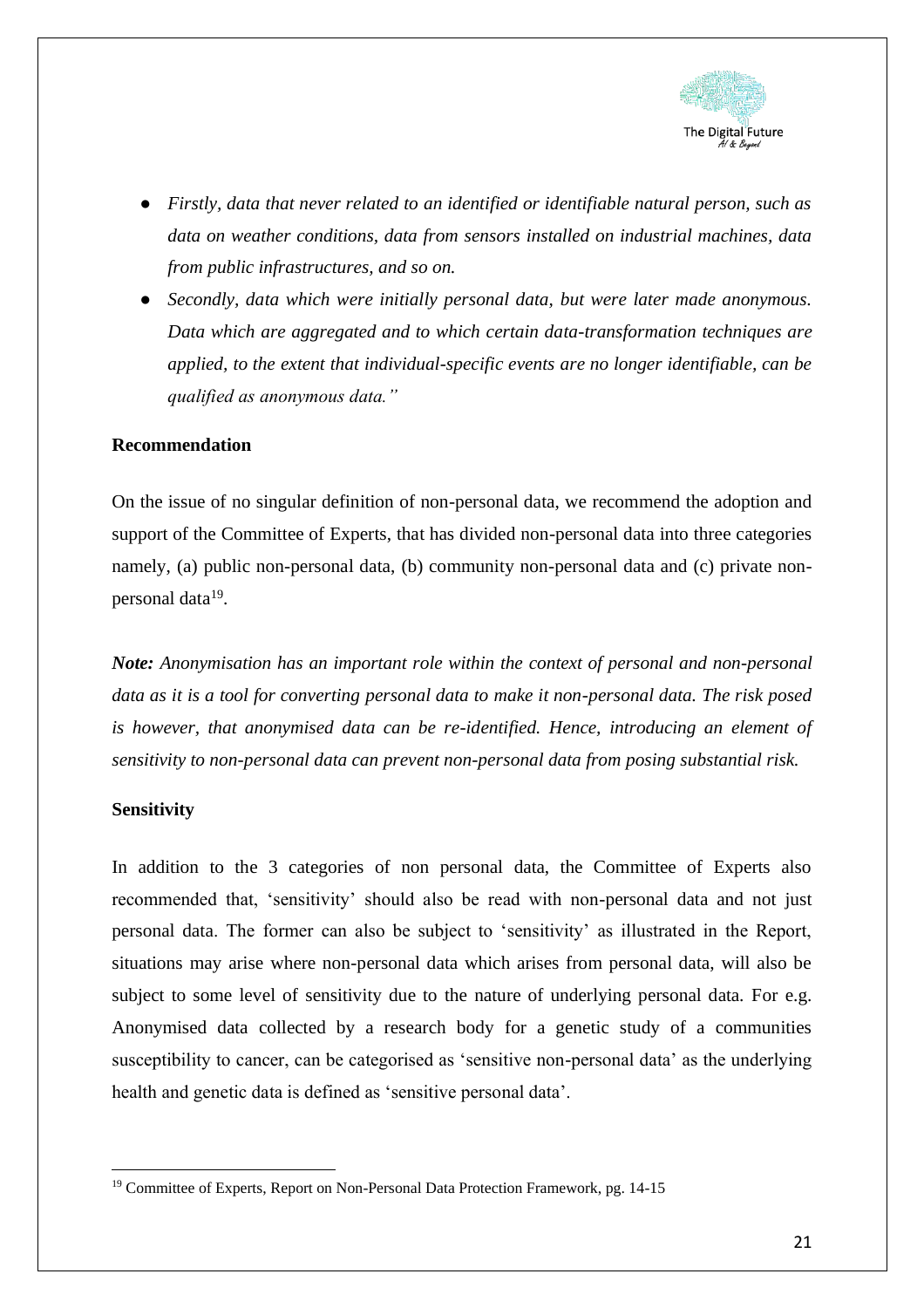

# <span id="page-21-0"></span>**Recommendation**

Therefore, we highlight the importance of inserting a sensitivity spectrum or filter even when dealing with non-personal data. Data processors and controllers, will have to take into account that non-personal data too can pose significant risk to national security, financial sector, strategic interests of the country a communities safety and so on.



# <span id="page-21-1"></span>**Consent**

We note that the DEPA framework does take into cognizance the importance of adopting an approach which is in line with the PDP Bill, however the same cognizance should also account for non-personal data. 'Consent' as defined in Section 11 of the PDP Bill is with respect to 'personal data' and has been restated in the DEPA Framework as 'free, informed, specific, clear and revocable', with respect to 'personal data'.

# <span id="page-21-2"></span>**Recommendation**

The consent architecture should not only account for 'non-personal data' but also for the process of anonymisation itself.

- $\triangleright$  at the time of collection of data;
- $\triangleright$  at the time of anonymisation of personal data; and
- $\triangleright$  at the time of usage of anonymised non-personal data.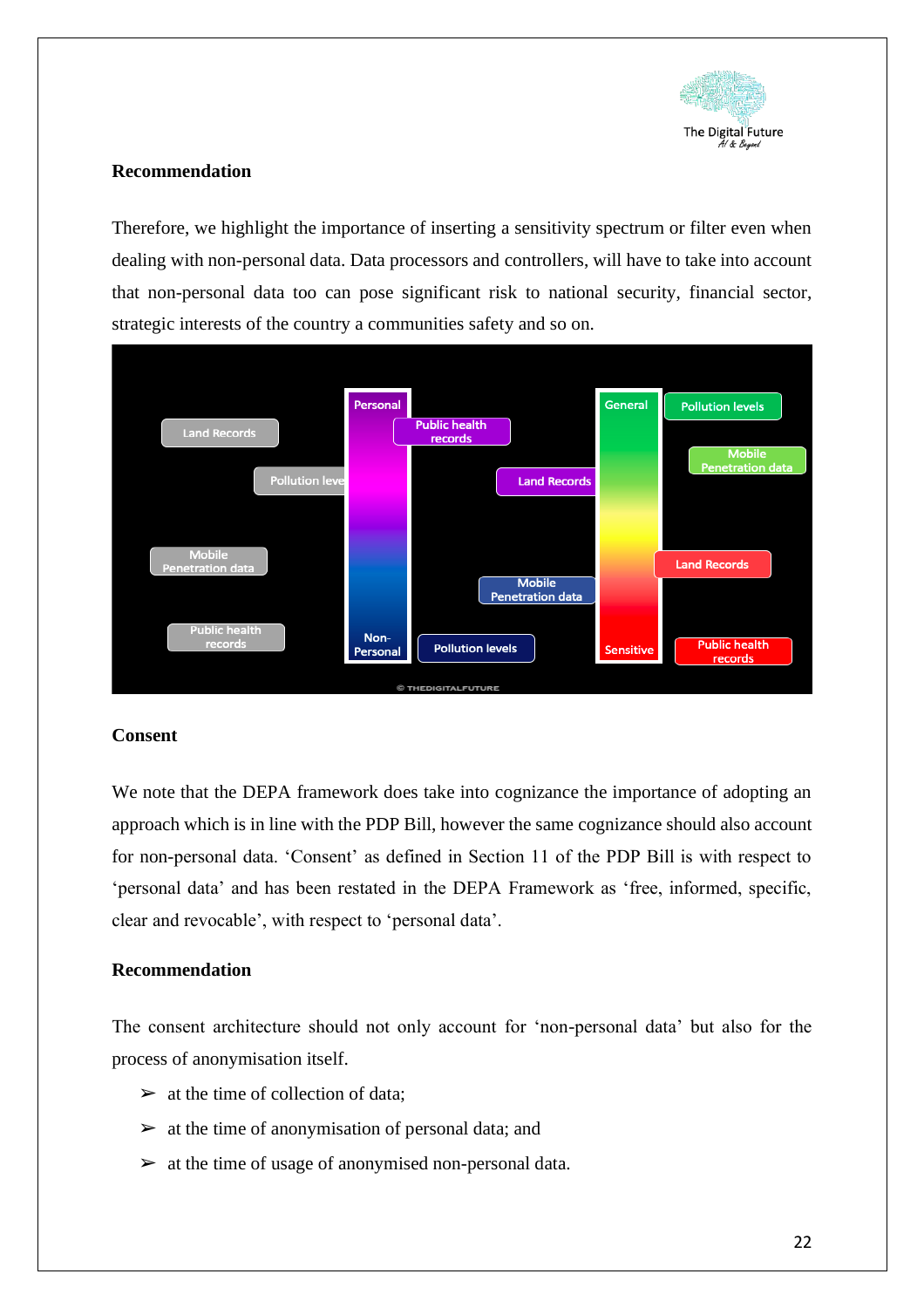

# <span id="page-22-0"></span>**B. INSTITUTIONAL ARCHITECTURE**

#### <span id="page-22-1"></span>**Business Models for Consent Managers**

For an ecosystem to flourish, a viable business model is quintessential. DEPA, while refraining from setting out parameters and boundaries, lays out multiple business modelS in alternative. It envisages Consent Managers as data agnostic transaction facilitators, who charge a nominal or no fee for the transaction. Among others, it hypotheses models wherein (1) consent managers act as independent body charging a fee, or (2) the role of consent manager is performed by the in-house team of the data users itself, or (3) the independent Consent Manager additionally offer data privacy and security services to the data users.

#### <span id="page-22-2"></span>**Antitrust and Anti-Competitive Concerns**

While the revenue models might have been developed to balance the best interest of the data principle, data user and Consent Manager, they overlook antitrust concerns that are co-found with such business models. During the Net-neutrality debate, we saw Internet Service Providers (**"**ISP**"**) more than willing and happy to prioritise and throttle data speed and bandwidth for websites of certain blue-chip companies. A preferential product model was developed wherein, through private contracts, these giants could ensure their data would be prioritised over their competitors. In this product model, a new and relatively small competitor would have faced marginalisation and ultimately elimination from the market at the behest of private contracts. Similarly, in light of the fact that the new data privacy architecture under the Personal Data Protection Bill is said to place additional heavy responsibility over new and relatively small competitors, an adverse and unregulated revenue model of Consent Manager could end up facilitating exclusion and elimination of competitors for existing tech giants and new Consent Managers.

While the Consent Managers are said to be data agnostic, they are well capable of performing analysis of the transaction and figuring out the parties at either end of the transaction. This data could be utilised in the revenue model to prioritise and de-prioritise requests for certain parties over others. This factual matrix is further problematised if the Consent Managers choose to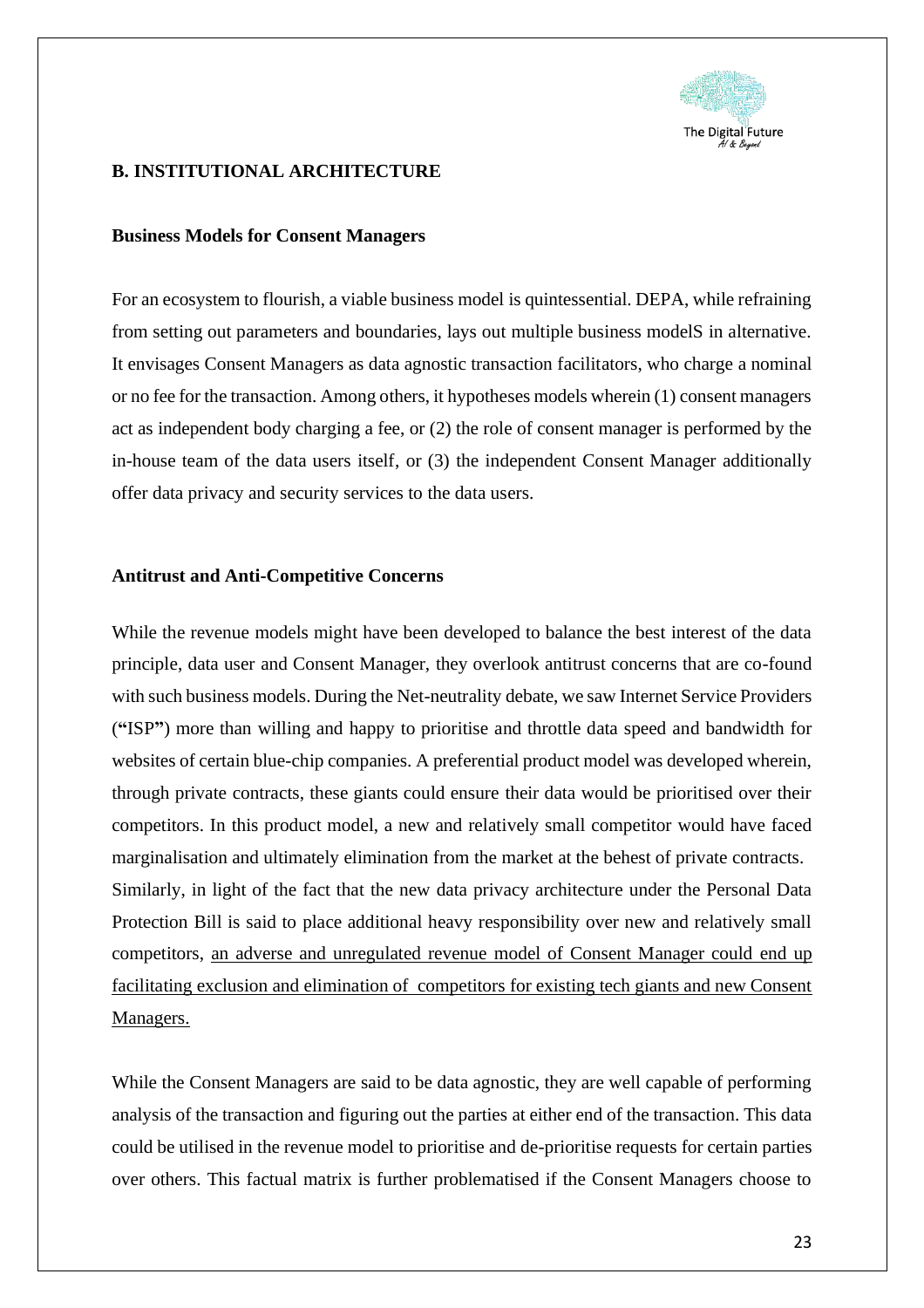

charge different fee for facilitating transaction for established industry giants, by charging higher fee for facilitating fee to facilitate transaction for industry newcomers in the disguised argument of frequency of transactions.

Lack of prohibition on such private contracts can further lead to exclusion of new consent managers by depriving them of opportunity to build a viable business framework. While it could be argued that that is an issue covered under Competition Act, 2002, there are two facts that need to be kept in mind: (1) the existing anti-trust policy of India and (2) the nature of transaction being undertaken by Consent Managers. The Competition Act, 2002, while being well capable of dealing with allegations of abuse by a single dominant player, has often been found incapable of dealing with cases of collective dominance<sup>20</sup>. Further, Consent Managers are tasked with the responsibility to facilitate transaction concerning highly sensitive data, any adverse practice adopted will directly affect the success of the DEPA ecosystem.

#### <span id="page-23-0"></span>**Recommendations**

We recommend:

- (a) Outright prohibition on possibility of private contract between the data users and Consent Managers.
- (b) A price band to be charged by a Consent Manager to be laid out by a regulatory body, after due consultation and representation of all the stakeholders.
- (c) Formulation of full-fledged regulations regulating activities and behaviour of Consent Managers.

#### <span id="page-23-1"></span>**Scope of work under 'Additional Services'**

There has to be unadulterated clarity about the task to be performed by the Consent Managers under their power to provide with 'additional services' mentioned under the heading of Business Models for Consent Managers in DEPA. The lack of defined scope of work or a hazily describe scope of work of the 'additional services' would leads to uncontrolled development

<sup>&</sup>lt;sup>20</sup> Ashok Kumar Vallabhaneni v. Geetha SP Entertainment LLP, 2019 SCC OnLine CCI 27.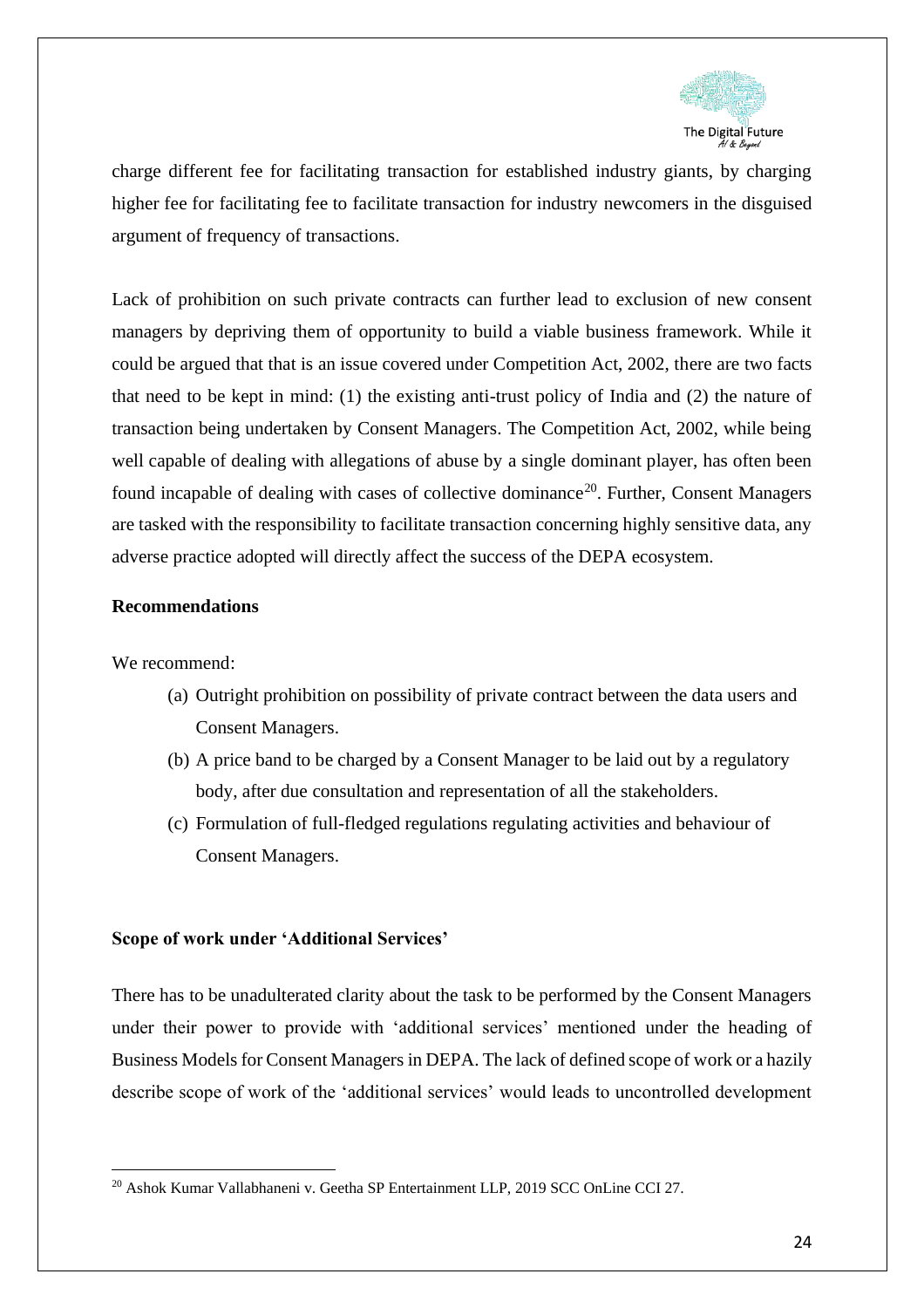

of services provided leading to complexity, chaos, multiplicity of work and sometimes even biases.

# <span id="page-24-0"></span>**Recommendation**

We recommended that in light of the undefined work under the heading of 'additional services' be defined with respect to:

- (a) Sectors that Consent Managers can cater to;
- (b) The position of the Consent Managers allowed to provide those additional services;
- (c) The extent and definite scope of work that can be undertaken by the Consent Managers with respect to data privacy and security; and
- (d) Any other detail which the specialising and drafting committee may seem fit.

# <span id="page-24-1"></span>**Clarifications sought:**

- 1. To what extent can competing consent managers be interoperable? We are unable to understand how consent managers can be interoperable, as their role is to streamline consent and data request flows between information providers, information users and consent giving user/data subject. Clarity is sought with respect to:
	- 1.1. meaning of interoperability with respect to multiple consent managers;
	- 1.2. examples of interoperability with respect to multiple consent managers.
- 2. There seems to be a conflict with the role of the consent/account aggregator. It is stated on pg. 35 that "**the data itself is not necessarily streamed through the servers where the account is hosted**" and on pg. 43, it is stated that "t**he data that flows through the AA is encrypted**".
	- 2.1. The first point of contention is that these two statements are contradictory to the extent that one states data does not necessarily flow through the aggregator and the other states that it does indeed flow through the aggregator but it is encrypted. Clarity is sought in this aspect.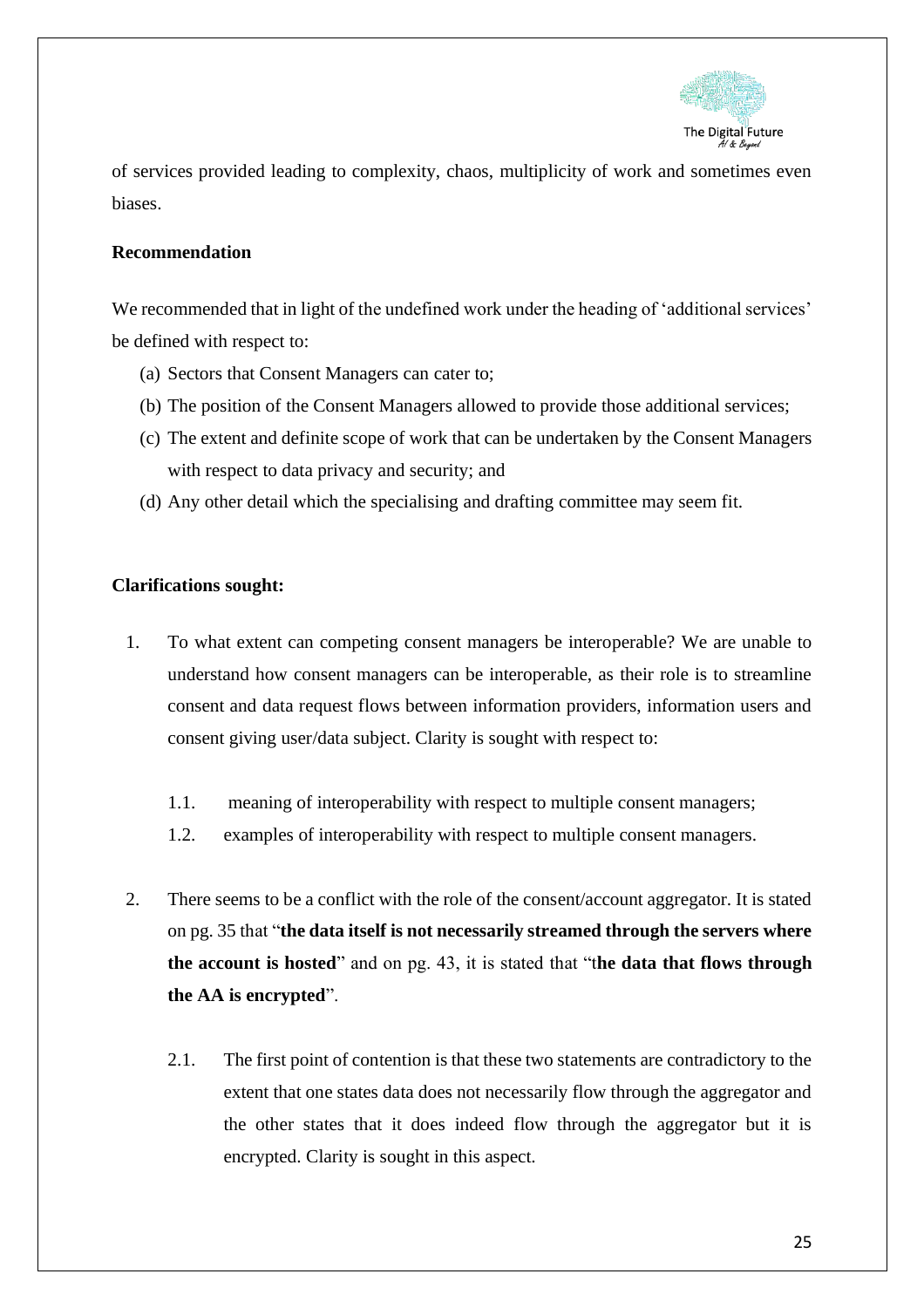

2.2. The model proposed is that consent and account aggregators will only direct the request for consent and granting of consent. No data itself is presumed to flow through the aggregator (as depicted in diagrams on pg.  $34 \& 43$ ). Clarity is sought as to what is this "data" that is referred to on pg. 35 and 43 statements emboldened above.

# <span id="page-25-0"></span>**Recommendation**

In light of the unclear role of consent and account aggregator with respect to 'flow of data', we recommend that the definition of "data" being referred to while explaining the aggregator model be defined.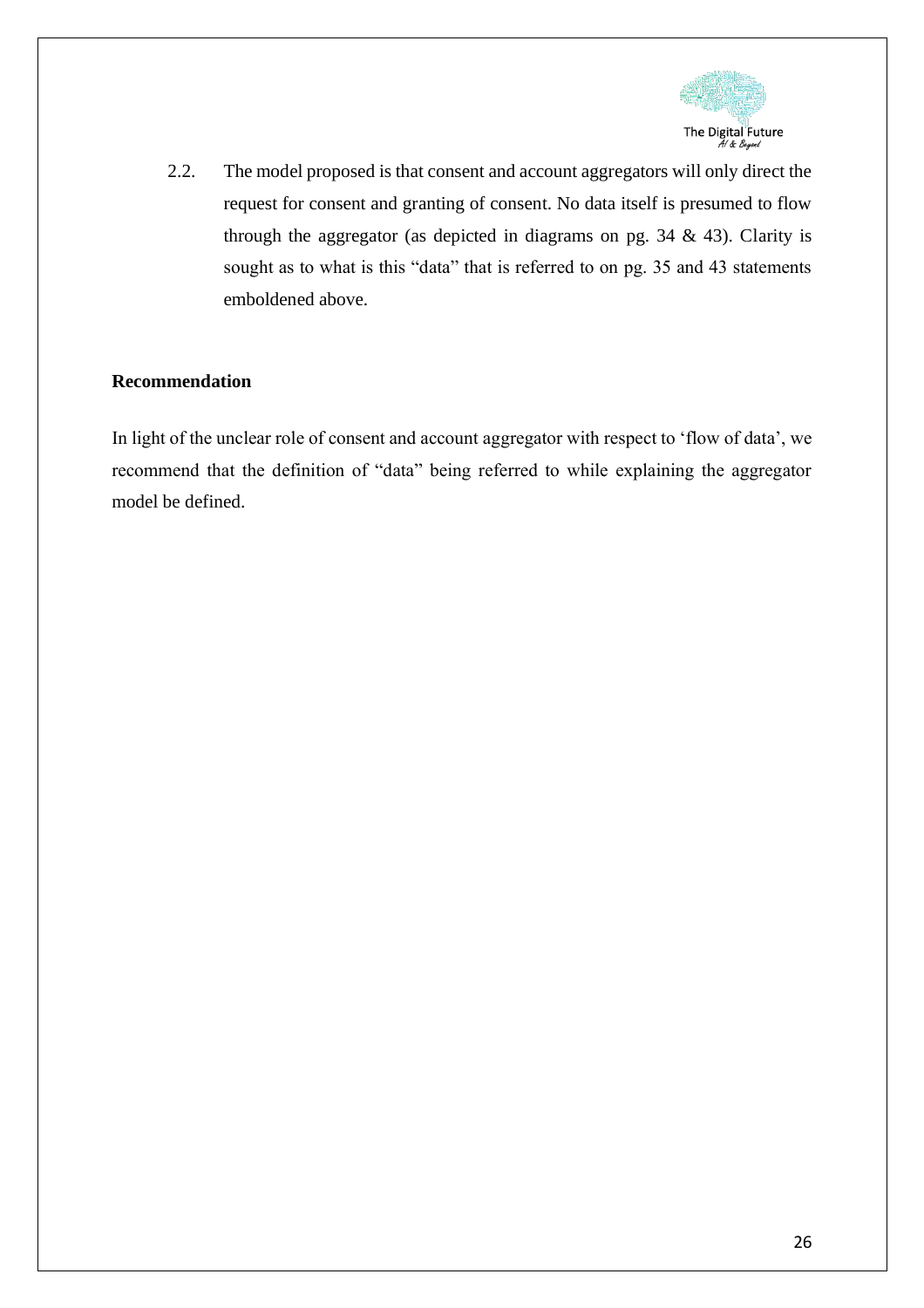

# <span id="page-26-0"></span>**CHAPTER 4 - BUILDING DEPA FOR THE FINANCIAL STRUCTURE: THE ACCOUNT AGGREGATOR MODEL**

The Account Aggregators ("AA") system proposed to be used under DEPA for facilitating transmission of data from a Financial Information Provider ("FIP") to a Financial Information User ("FIU") appears to be entering uncharted waters, with very little established mechanism of its actual working. At the outlook, there appears to be some blatant issues that are likely to arise once the system is set to operationalise.

# <span id="page-26-1"></span>**REGULATORY FRAMEWORK**

#### <span id="page-26-2"></span>**RBI as the regulator**

The Reserve Bank of India ("RBI") being the sole regulator in this framework provides RBI with unbridled power to oversee the functioning of the AAs. While RBI regulating the AA operations when the data is financial appears to be something that might work, however, since the idea is to extend DEPA to the healthcare and telecom sector,  $^{21}$  it appears that the RBI might not be best suited to be a regulatory body in such a scenario. Furthermore, regulatory oversights are not foreign to regulatory bodies like the RBI, and in that scenario, bestowing upon the RBI the power to regulate all AAs allowed to operate in the field, is again slightly worrisome. There is also a technological dimension to this ecosystem of AAs, and while the cyber and security needs of the RBI are met by ReBIT, we think that a more nuanced and targeted technological structure is required to address the concerns that might arise in the functioning and regulating of the AAs.

#### <span id="page-26-3"></span>**Recommendation**

We recommend that a separate regulatory body be established to solely serve the purpose of regulating the AA ecosystem. This body should have the requisite technology and expertise to function effectively as a regulator of the AAs. Since the focus here is on the intersection

 $^{21}$  DEPA,  $n5$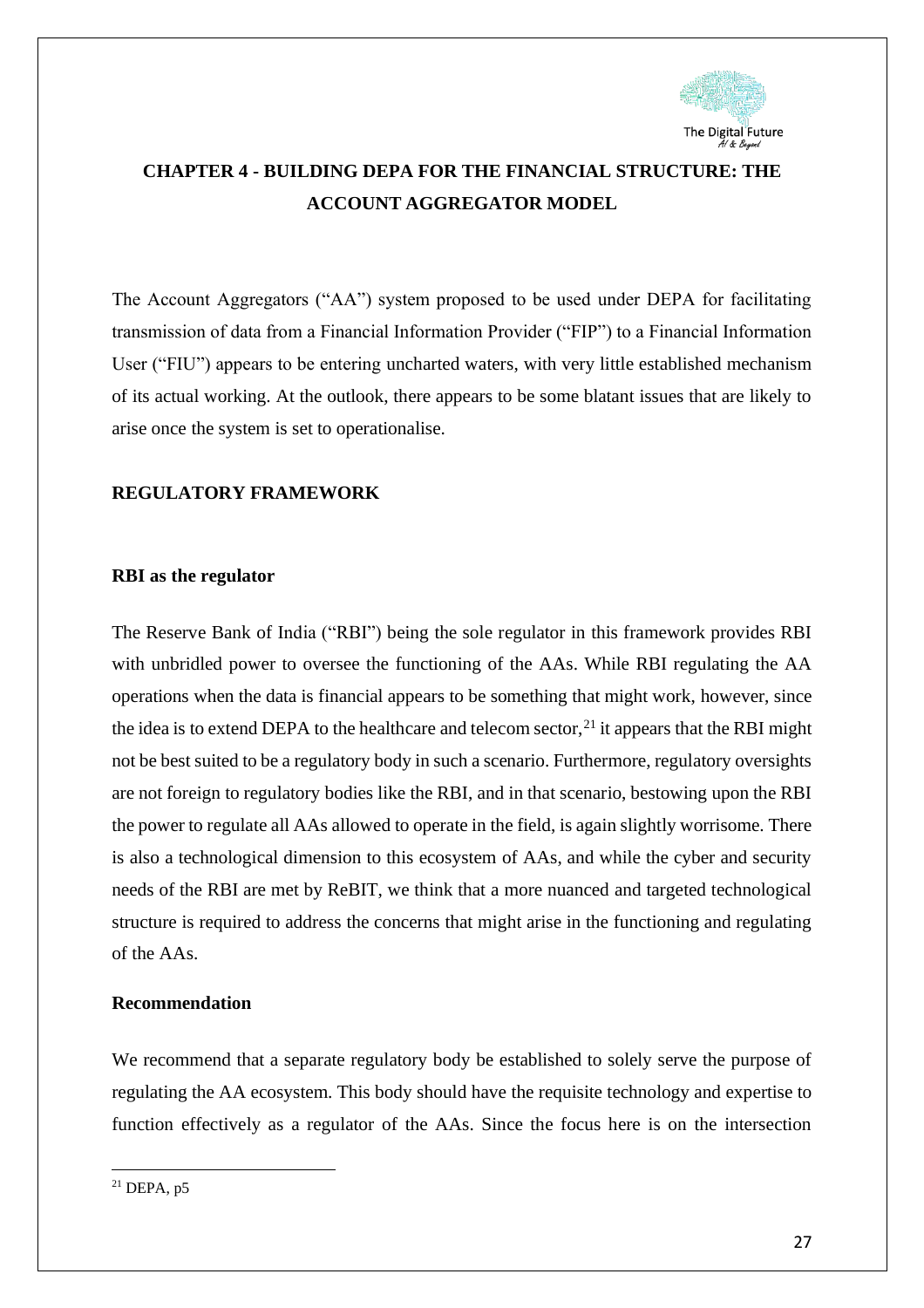

between data and technology, the regulatory body should have expertise in this field, and accordingly establish best practices suitable for their functioning.<sup>22</sup> This has been further discussed in the subsequent recommendations for 'self-regulating authorities', herein below.

# <span id="page-27-0"></span>**Self-Regulating Authorities**

It has been suggested that self-regulatory authorities be set up to look out for data subject interests and design sector specific sharing guidelines. In fact, a financial sector self-regulatory authority has been set up called 'Sahamati'. We understand that AAs have been granted legality vide RBI **Master Direction DNBR.PD.009/03.10.119/2016-17, called the Non-Banking Financial Company - Account Aggregator (Reserve Bank) Directions, 2016.** However Sahamati, is a private company, set up to organise, manage and design the account aggregator framework.

- 1. 'Sahamati' has defined itself a 'Self-organised Collective', and it has granted itself the authority to 'Develop and Run the Central Registry' - Please clarify as to how a not-for-profit private company can deem itself to have such authority.
- 2. It has identified itself as a 'certification authority' on common minimum compliance on privacy, security, and API standards.<sup>23</sup> - How will this certification hold credibility when in a court of law, in the event a dispute regarding breach of obligations by an account aggregator?

We understand that, there is no suitable existing government agency which can take on the role of monitoring the account aggregators from the perspective of data subject interests, stakeholder interests and privacy. However, we also do not recommend wholly leaving up regulation to self-regulatory authorities which are especially established under the Companies Act, 2013 as a private limited company. Keeping in mind the guiding principles of accountability and transparency, a private company is not the most stable body for regulating an entire ecosystem. Further we understand that other sectors will also have their own aggregators and subsequent self-regulating authorities.

<sup>22</sup> https://www.medianama.com/2018/11/223-exclusive-rbi-issues-in-principle-licenses-to-5-accountaggregators/

<sup>&</sup>lt;sup>23</sup> 'About Sahmati' [https://sahamati.org.in/about/#](https://sahamati.org.in/about/)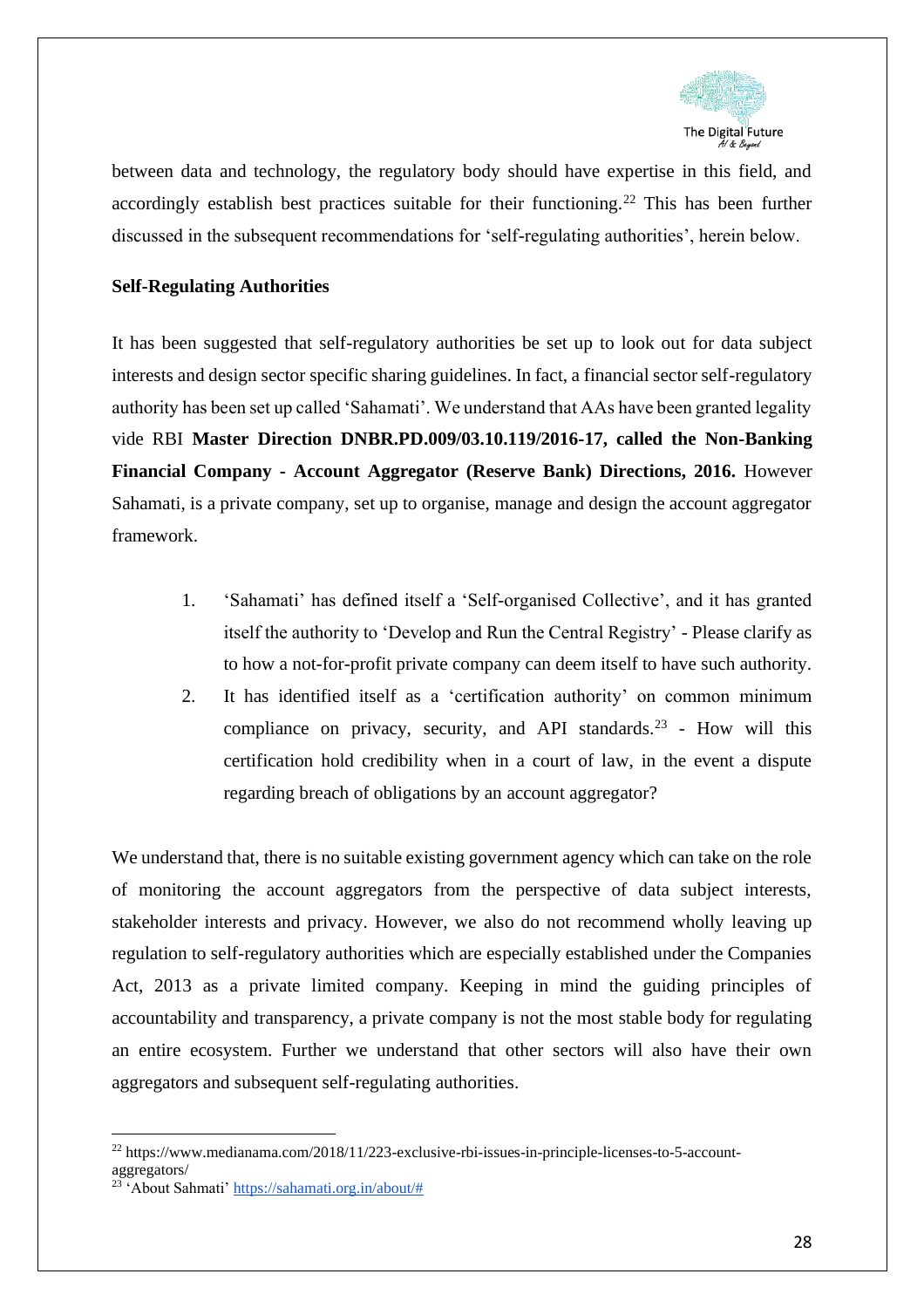

# <span id="page-28-0"></span>**Recommendation**

We recommend that a private company cannot solely be the monitoring or regulating agency in charge of the account aggregator ecosystem. We would recommend an entity or agency be established as a part of a public private partnership, with which institutional and regulatory oversight can be assigned to. Rather than discrediting Sahamati entirely, we would suggest a scenario where Sahamati can provide the appropriate input for establishing an entity/agency. This entity or agency, should embody the guiding principles mentioned in this paper while taking charge of the management and supervision of account aggregators. As the RBI is the authority regulating AA (Non banking financial companies) we recommend that the RBI, would be the appropriate financial regulator with which the public-private partnership could be entered into. Respectively for the other sectors, we can look to the relevant governing authorities therein, such as the National Health Authority which is working on a National Digital Health Mission.

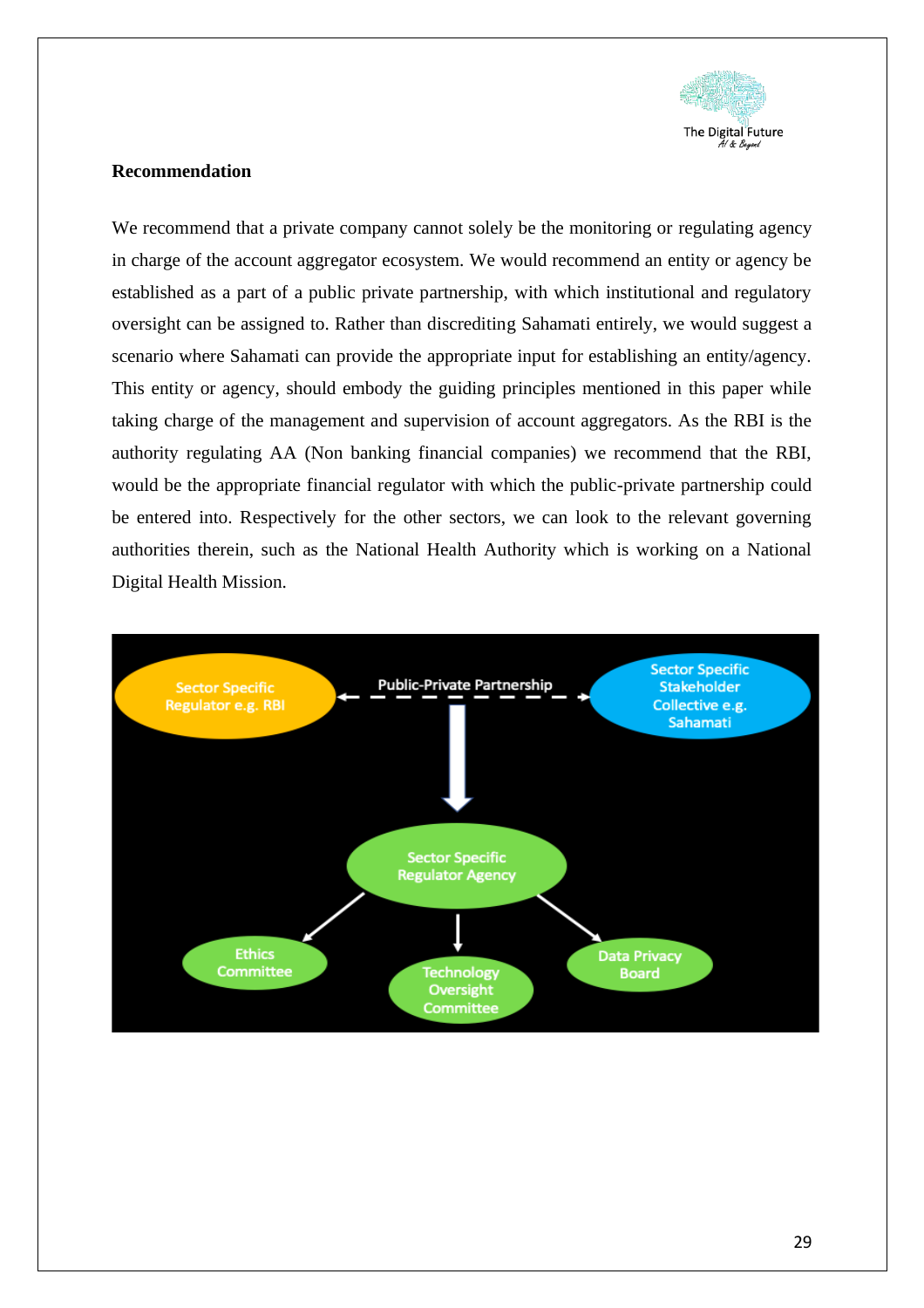

# <span id="page-29-0"></span>**Financial Information Users**

There have been no clear guidelines passed regarding the storing, processing and consuming the data that FIU's receive from the aggregator. RBI should create guidelines for specific parties involved in the transaction. Guidelines should also set a bar for minimum level for security protocol to be followed by the parties involved for assurance in case of a data breach. This should be at the utmost priority after the infamous Aadhaar data leak.

#### **Recommendations**

Obligations of the FIU's: All FIU's must undertake certain transparent and accountability protocols:

- (a) Certain security safeguards should be established such as data encryption to prevent misuse of data; and
- (b) Establishment of grievance redressal mechanisms to address concerns of FIUs, FIPs, and individuals.

#### <span id="page-29-1"></span>**Institutional coordination**

Only 20 percent of people in India have access to the internet at least occasionally while a mere 14 percent own a smartphone.<sup>24</sup> Additionally, the use of resources available to them is quite bleak too. For a smoother implementation, there is a need for greater awareness among data principals, their rights and the consequences of sharing or not sharing data, the availability of consent management services etc.

# <span id="page-29-2"></span>**Recommendation**

We recommend adopting the awareness programs imparting knowledge about the use of this service and technology in languages specific to the state, village or city so as to not be in a position where they happen to consent to data sharing without knowing the consequences, both positive and negative. Additionally, in light of security of data and avoid misuse of information, we further recommend the use of digital signatures to guarantee integrity of access permissions

 $^{24}$  https://www.thehindu.com/business/how-many-indians-have-internet/article17668272.ece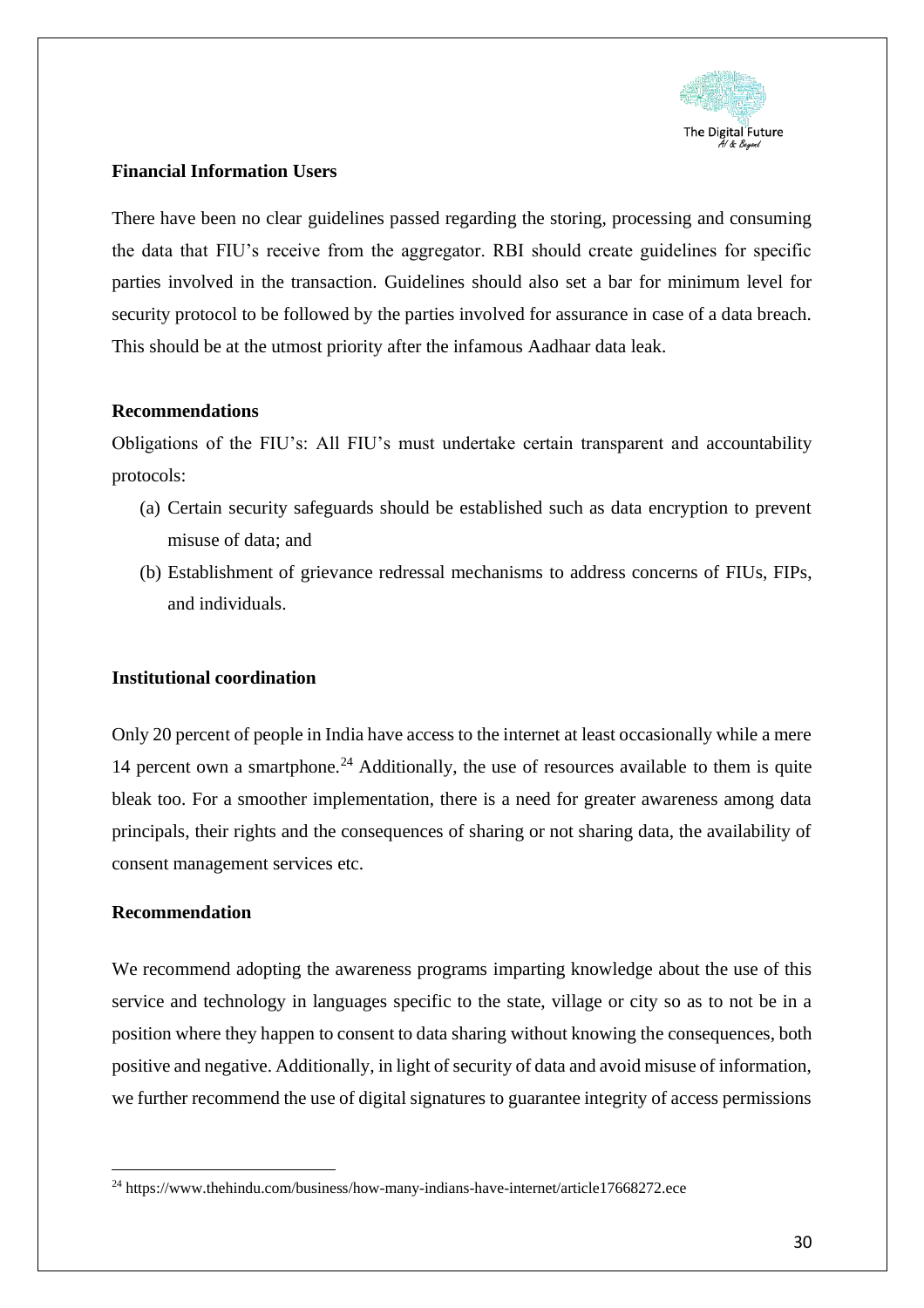

given by the consenting individuals. This would avoid security issues/breaches and rather maintain transparency while making it fully legal under the Information Technology Act, 2000.

# <span id="page-30-0"></span>**Lack of Standardised Pricing**

AAs are allowed to charge FIUs and the data owner for facilitating the transmission of information. Although during the initial rollout, there seems to be no chargers for FIPs, they may be allowed to have a nominal charge. There is no standard on how AAs can charge for such data transmission, and although initially that might not seem like an issue, once there are enough players in the AA ecosystem, not having a price bracket and giving AAs the full power to establish their charges might cause issues.

#### <span id="page-30-1"></span>**Recommendation**

We recommended that a certain base price and price bracket be created to address this issue, so that AAs do not get unchecked power to impose charges. Further, we also recommend that more light be shed on the definition of nominal charges in terms of the FIPs.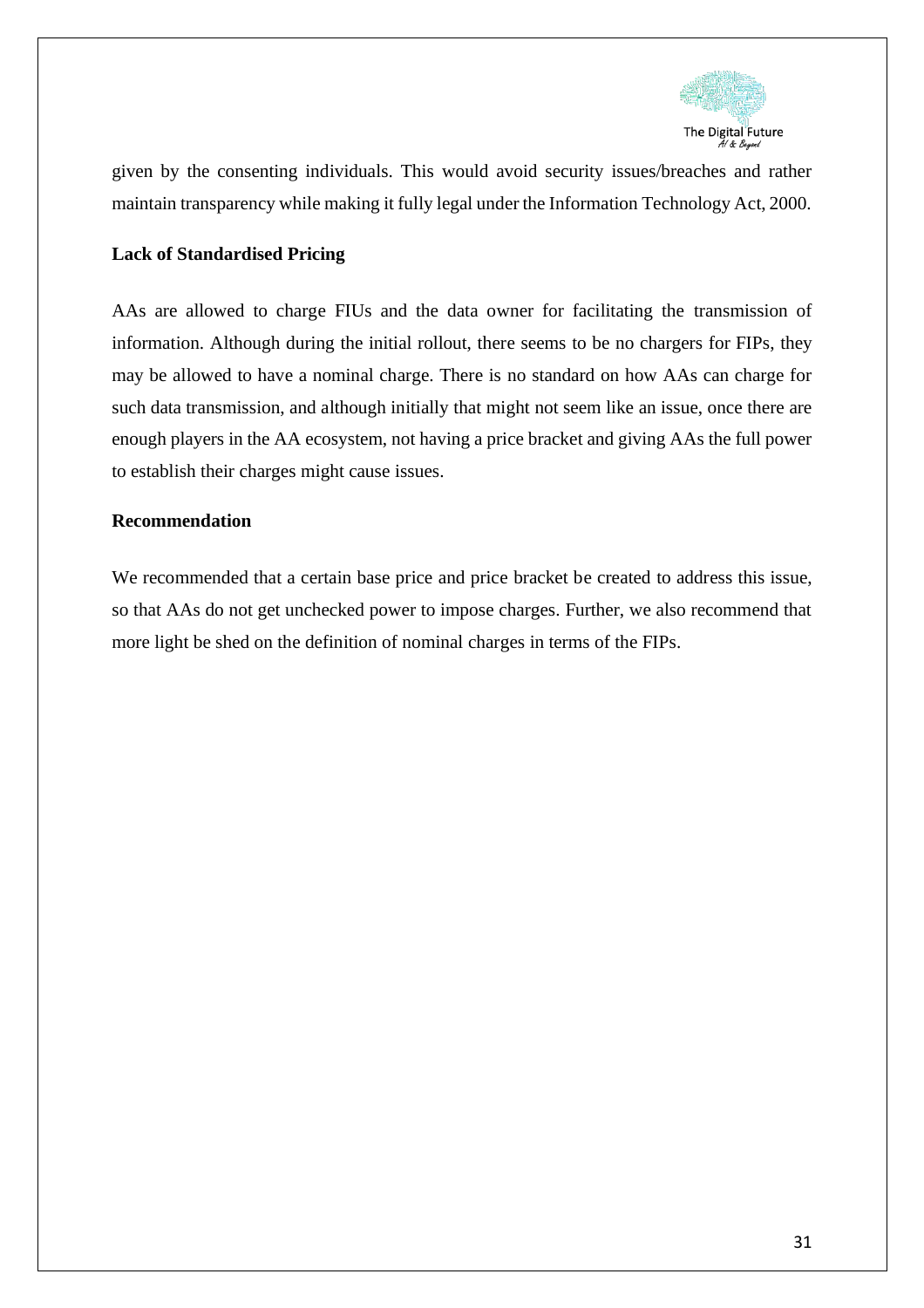

# <span id="page-31-0"></span>**CHAPTER 5: AN OPPORTUNITY FOR THE ECOSYSTEM TO CO-CREATE**

As DEPA itself has stated "An opportunity for co-creation". The document states that multiple "market players" will have the opportunity to build on this platform. It also mentions that rather than following a private player versus public entities system, the DEPA will accommodate a "Relay Race" model where these "market players" will work in harmony for collective progress.

#### <span id="page-31-1"></span>**Willingness of Private Players to Adopt the Framework in their Daily Functioning**

As such, the word "opportunity" has to be stressed on in this section of the document for the purpose of analysis. Even though the document mentions that private players will play a role in the framework, this document fails to mention any incentive that would result in private players willing to play a pivotal role in the incorporation of the framework. Moreover, in the same regard, the document does not explicitly mention what "different market players" will consist of. Usage of sentences such as "All players in the ecosystem could work to build awareness around informed consent"<sup>25</sup> only seems to showcase that the document itself is not very clear in this regard. The organisations that can be potentially included seem to fall under a very broad category of "financial institutions" and the lack of classifications of the same on the basis of private and public do not pose a picture of a clear road that the framework could follow.

It is not clear why private financial institutions would want to adopt the framework in the first place. The composition of hiring an account aggregator, setting up the framework and other costs included in the application of the framework might not make DEPA a viable opportunity for financial institutions. To add, data from the past can only go so far to convince financial institutions of the investment of their money. Collateral may still be the largest factor that might affect financial opportunities even for MSMEs.

<sup>25</sup> Page number 15| Co Creation| DEPA Document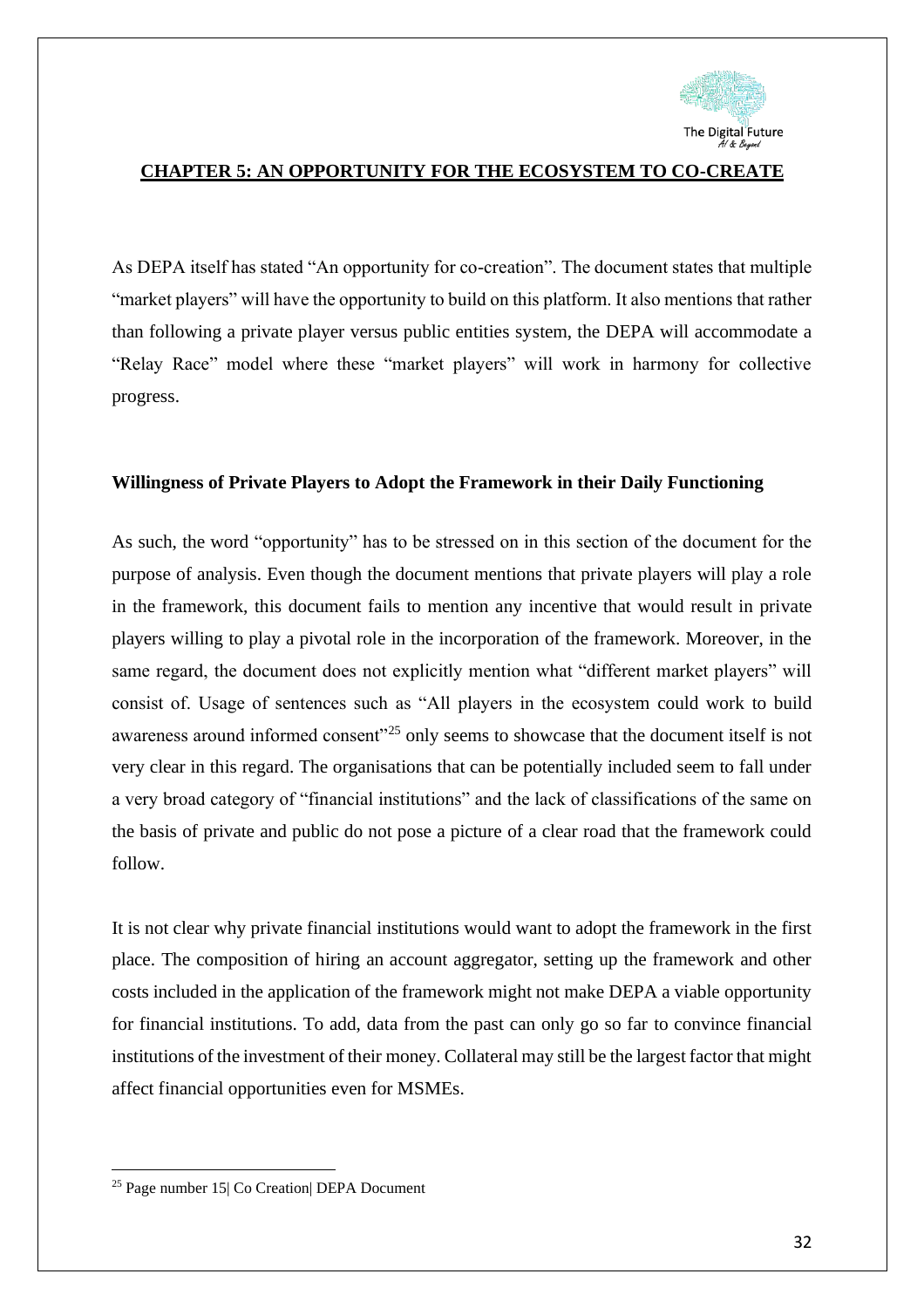

# <span id="page-32-0"></span>**Hidden Fees**

The hidden fees issue only seems to increase the cost of issuing a loan for the bank. Page number 43 of the document mentions "Financial information providers have committed to provide free service today could charge a nominal fee in the future." However, private players may not follow the same. If the hidden fee increased by hiring of consent managers or transferring data is borne by a financial institution, then the financial institution itself may be demotivated to offer any loans and on basis of data ordered by them. If it is borne by customers however, it would be interesting to consider how the financial institutions would act against the provisions mentioned inside the document by increasing a debt on customers.

#### <span id="page-32-1"></span>**Recommendation**

Subsidies for private institutions for implementing the framework can be a method to make private institutions adopt it. A notification can be released containing the exact composition of "market players" and the institutions that the framework will directly impact for clarity.

#### <span id="page-32-2"></span>**Usage of Technology and Digital Methods by MSMEs**

Analysing the facts mentioned in DEPA, it can be understood that the document aims to "empower" individual or small businesses through the usage of their data-based background by financial institutions to provide them credit. While the intention behind the framework may seem usable as it is documented by several studies that a major roadblock in the growth of MSMEs in India is the lack of credit provided to them, a problem that can be identified promptly is the lack of architecture for implementing the same.

Even if individuals are discounted and only MSMEs are considered, it is to be noted that the majority of the MSMEs today lack a digital channel. In a survey conducted by Boston Consulting Group in 2018<sup>26</sup>, 87 percent of merchants found conducting their transactions digitally unattractive and 77 percent of merchants lacked clarity on methods for digital payments. If this survey is to be considered, it raises concern for the data generated by MSMEs.

<sup>&</sup>lt;sup>26</sup> "Indian needs its MSMEs to go cashless: Report" | The Economic Times |

https://economictimes.indiatimes.com/small-biz/sme-sector/india-needs-its-msmes-to-go-cashlessreport/articleshow/59233358.cms?from=mdr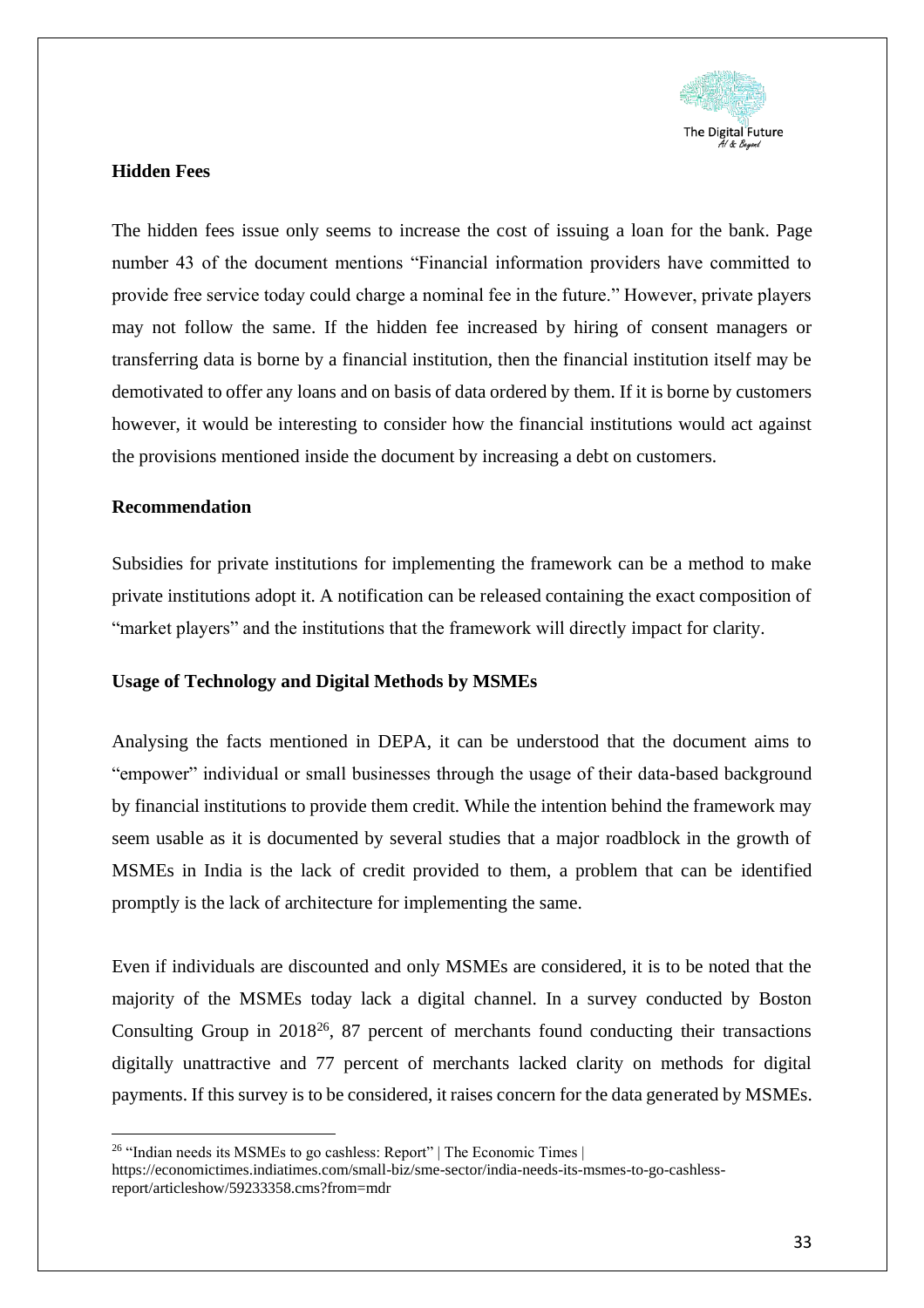

The non-usage of digital methods often results in lack of transparency and further, for the purpose of DEPA, lack of sufficient data generated that can be used. It is to be understood that whatever data is generated may come under scrutiny because the other transactions may not result in substantial digital data that can be monitored by financial institutions. And when there is absence of data (data relating to cash transactions) that is associated with significant workings of the business, a half-baked picture will be difficult to be considered by financial institutions.

# <span id="page-33-0"></span>**Adaptability to Technology**

As stated by the survey, 77 percent of the merchants lacked clarity on digital methods to be used. If this is taken in perspective, it can be safely said that business owners in India are not very adept with technology in general. To supplement this, a Yes Bank Survey in 2019 stated that only 5% MSMEs have actually embraced digital technology completely<sup>27</sup>. This may have changed over the course of last year, but not likely to a degree very a majority would be comfortable using technology. If so, it would be very difficult for business owners to adopt the idea of data empowerment and how it would benefit them in general.

The primary purpose of the framework being the idea of individuals benefiting from the data they produced, actual implementation needs the populace to understand how the framework would actually work. With the prevailing knowledge of technology in general, this will pose as a huge roadblock for DEPA and the idea with which it was formed may not be very effective. This point will also be strengthened by the lack of access to the internet and devices for the production of data, and the considerable number of individuals and business owners without access to the same.

#### <span id="page-33-1"></span>**Verification Process**

<sup>&</sup>lt;sup>27</sup> "Only 5% MSMEs have fully embraced digital technology, says Yes Bank survey" | Financial Express | https://www.financialexpress.com/industry/sme/only-5-msmes-have-fully-embraced-digital-technology-saysyes-bank-survey/1447985/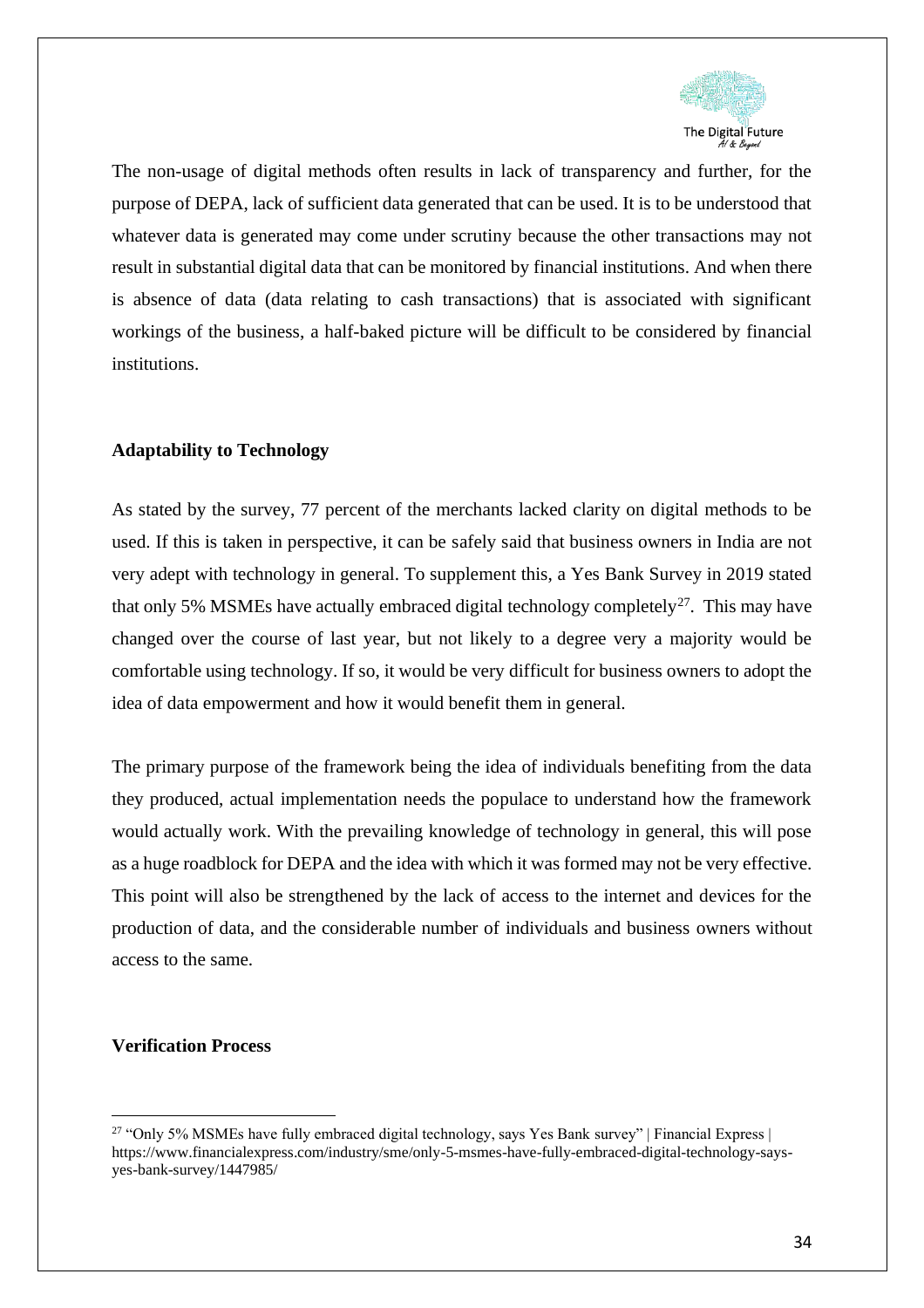

The obvious contention that one may make against this point is that MSMEs do keep their own book of accounts to monitor every past transaction. Even if that were practical, there is no third party in this case verifying the data generated by MSMEs in non-digital form. For instance, recording transactions on UPI services guarantees a reader of the authenticity of the transaction made because it is made through that particular service.

#### <span id="page-34-0"></span>**Recommendations**

There is no particular recommendation that can be made in this regard, it's rather an obstacle that can only be resolved through deep penetration of technology in businesses and understanding of the same. A framework cannot be used efficiently if it is made and then the supported technology and knowledge is attempted to be inculcated. The framework has to be rather developed on the existing technology in the market and MSME sector in India has not come to adopt it yet.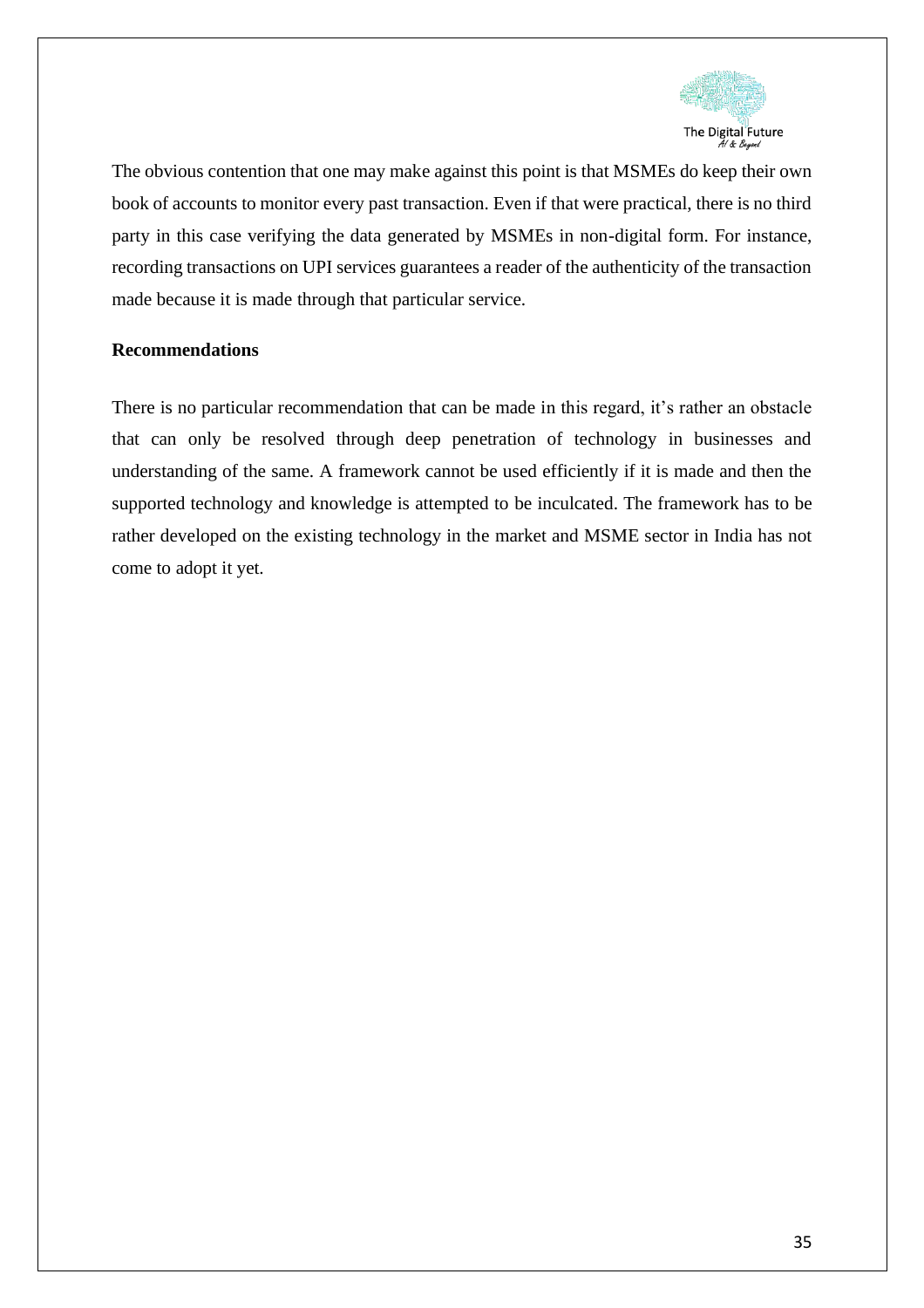

# **SPEED AS A MAJOR CHALLENGE TO INTERNET QUALITY**

<span id="page-35-0"></span>Lack of inadequate internet speed will pose an obstacle in the successful proliferation of the DEPA Framework.

"*The Indian Standard of more than* 512kbps *for broadband is significantly less than many countries that demand a download speed of above 1 to 2Mbps for the service to be classified as broadband. A recent investigation by the Digital Empowerment Foundation found that in many villages, speeds are half of what has been assured as part of the NOFN."*<sup>28</sup>

TRAI report reflects that smartphones which have wireless connections are widely used. Presently, India has approx. 684 million mobile internet subscribers whereas, the wireless internet subscribers, which have high quality speed connection by virtue of Wi-Fi or Wi-Max, comprise just approx.0.64 million as of July 2020 statistics noted by TRAI. *Figure below. <sup>29</sup>*

#### VIII. Broadband  $( \geq 512$  Kbps download)

• As per the reports received from 345 operators in the month of July, 2020, the number of broadband subscribers increased from 698.23 million at the end of June-20 to 705.40 million at the

end of July-20 with a monthly growth rate of 1.03%. Segmentwise broadband subscribers and their monthly growth rates are as below: -

| Segment–wise Broadband Subscribers and Monthly Growth Rate in the |                     |  |  |  |
|-------------------------------------------------------------------|---------------------|--|--|--|
|                                                                   | month of July, 2020 |  |  |  |

| <b>Segment</b>                                                                        | <b>Broadband subscribers</b><br>(in million) | Monthly<br>growth               |                                      |
|---------------------------------------------------------------------------------------|----------------------------------------------|---------------------------------|--------------------------------------|
|                                                                                       | As on 30th<br><b>June, 2020</b>              | As on 31st<br><b>July, 2020</b> | rate in the<br>month of<br>$July-20$ |
| Wired subscribers                                                                     | 19.82                                        | 20.13                           | 1.56%                                |
| Mobile devices users<br>(Phones and dongles)                                          | 677.79                                       | 684.64                          | 1.01%                                |
| <b>Fixed Wireless subscribers</b><br>(Wi-Fi, Wi-Max, Point-to-<br>Point Radio & VSAT) | 0.63                                         | 0.64                            | 1.76%                                |
| <b>Total</b>                                                                          | 698.23                                       | 705.40                          | 1.03%                                |

Smartphones being the device of choice for accessing the internet become a bone of contention because the problem of speed persists over wireless networks which have a speed that is less

<sup>&</sup>lt;sup>28</sup> Aloke Thakore, Digital inclusion: Definitions and status in India, Centre for Communication and Development Studies, (June 13, 2015)<https://digitalequality.in/digital-inclusion-definitions-and-status-in-india/> <sup>29</sup> TELECOM REGULATORY AUTHORITY OF INDIA, New Delhi, 12th October, 2020 (Press Release No.84/2020) at page 12[; https://www.trai.gov.in/sites/default/files/PR\\_No.84of2020.pdf](https://www.trai.gov.in/sites/default/files/PR_No.84of2020.pdf)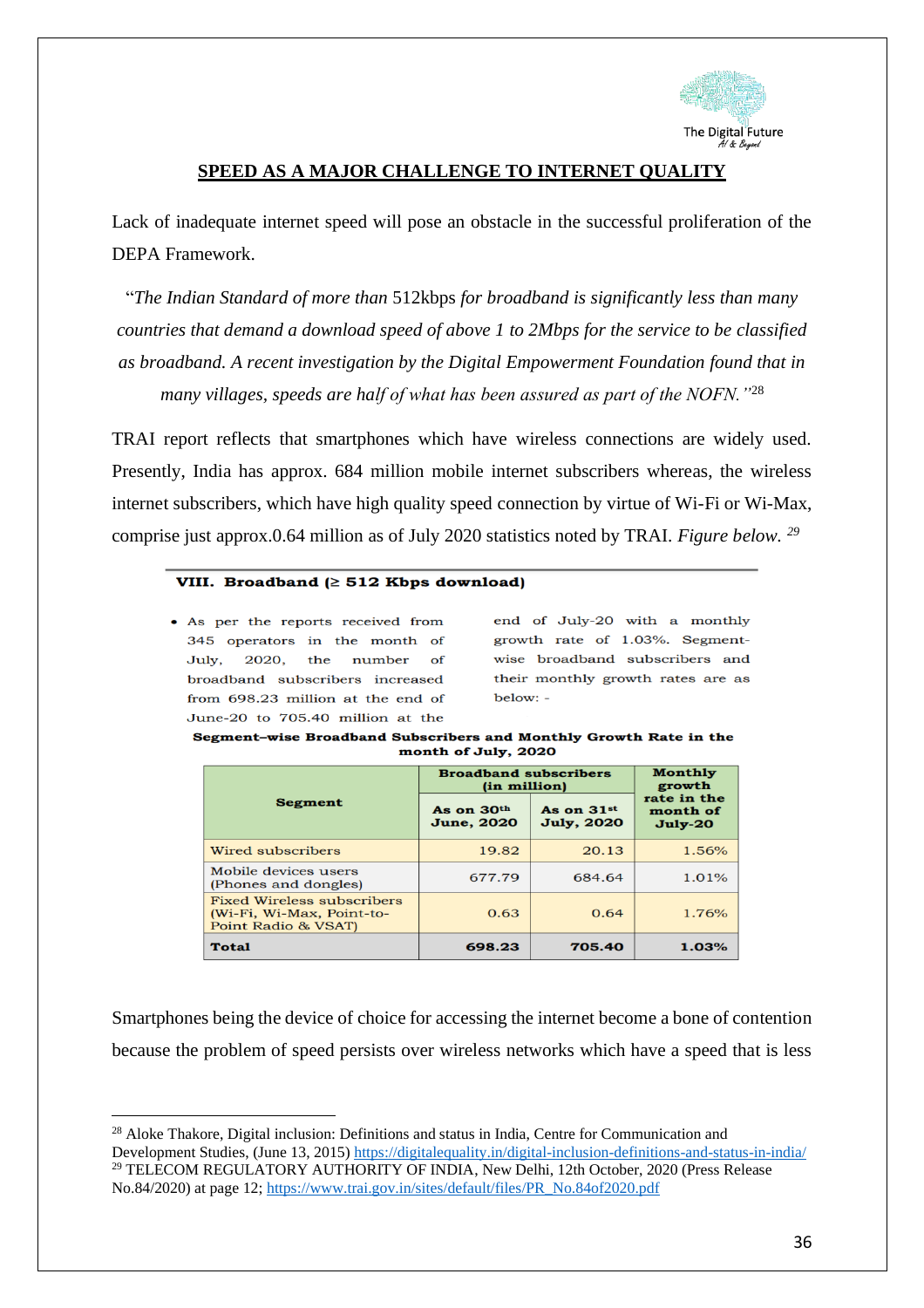

than the standardised meaningful speed i.e. 512 Kbps as confirmed by TRAI. Moreover, access to certain government websites and more utilitarian purposes require high speeds and large screen devices. This coupled with lack of access, awareness and affordability problems hinder the implementation of the current DEPA model.

For Banking services, successful transactions will require high speed and optimal user interface both of which need computer literacy and financial backing. One major concern with respect to banking related transactions online is the issue of refresh button which happens when the net connectivity is low due to a reduced speed wherein when the individual clicks on the refresh page while the transaction has been in progress for a long time, it may happen that the money has been debited from the account but has not reached the receiving portal making is a failed transaction. Usually in such cases, the money refunds by itself within a period of 14 days but there is no guarantee that the money will return in the bank account. Certainly, new users are bound to become anxious as lack of human agency in this entire process makes it harder for consumers to trust the online system.

As already outlined by the central government, it was the goal of National Telecom Policy 2012 ("NTP") to achieve the target of providing reliable broadband connections by the year 2015 which have a minimum speed of 2 Mbps and ensure availability of high speeds which have at least 100 Mbps speed in order to give high quality internet access to rural areas. NTP revised the aforementioned speed limits to a minimum of 512 Kbps and then subsequently to 2 Mbps though TRAI allows 512 Kbps as a meaningful standard of internet speed. However, these targets have not been achieved and India still has a long way to go.

#### **Recommendation:**

It is evident that the issue of accessibility will not be resolved by just providing an internet connection and a technological interface such as a mobile phone if the same lacks efficient performance in terms of adequate speed and ability to connect with 4G and 5G internet networks in order to conduct secure financial transactions proposed by DEPA which require a desired bandwidth speed. The setting up of these networks (with a minimum speed of 512 Kbps) in rural areas becomes an important goal to be achieved before the implementation of the DEPA framework.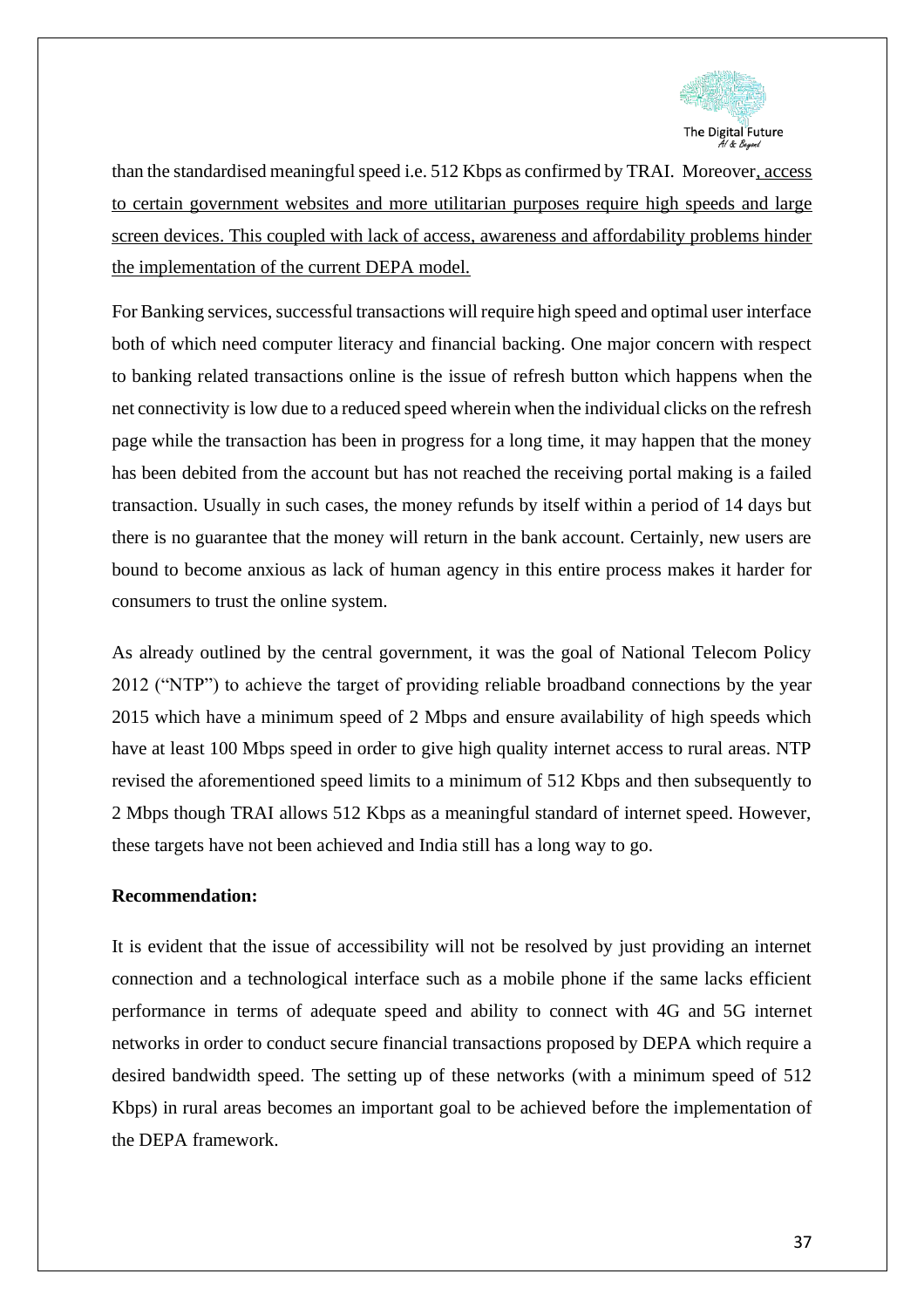

# **COMPARISON WITH INTERNATIONAL POLICIES**

<span id="page-37-0"></span>The need to consider international policies is reflected in the draft itself:

*"Although learnings from global data security approaches have been captured in India's draft Data Protection Law, replicating other nations' data sharing strategies would not go far enough to achieve India's objectives: those of individual empowerment and financial inclusion through data, of encouraging a vibrant data democracy, and of building an environment for businesses to thrive based on legitimate and high value use cases for data sharing." - DEPA*

# <span id="page-37-1"></span>**France's National Strategy on Artificial Intelligence policy**

DEPA: *Data sharing For data sharing to evolve to support emerging needs, the framework needs to engage the right experts and stakeholder communities on data sharing policy and regulation through institutions, upgrade APIs appropriately, and move forward on a continuum as technology evolves.*

#### **Recommendations**

State's role as a trusted third party to the economic players' pool of data. - In order to incorporate the exceptional magnitude of size and diversity India has to grapple with, while encouraging economic growth, a consent-based sharing approach should be preferred. Such is highlighted in the DEPA draft's reliance on a framework of institutional accountability and regulation, with a consent-based sharing approach at its core. However, the specifics of this framework remains unclear.

France's position on this permits data circulation between stakeholders which are controlled by elementary data protection rules, like the current Privacy Bill in India and ensuring citizen's control over their personal data. This is structured to maximise economic and social utility because the application of regulations differs within the public and private sector as well as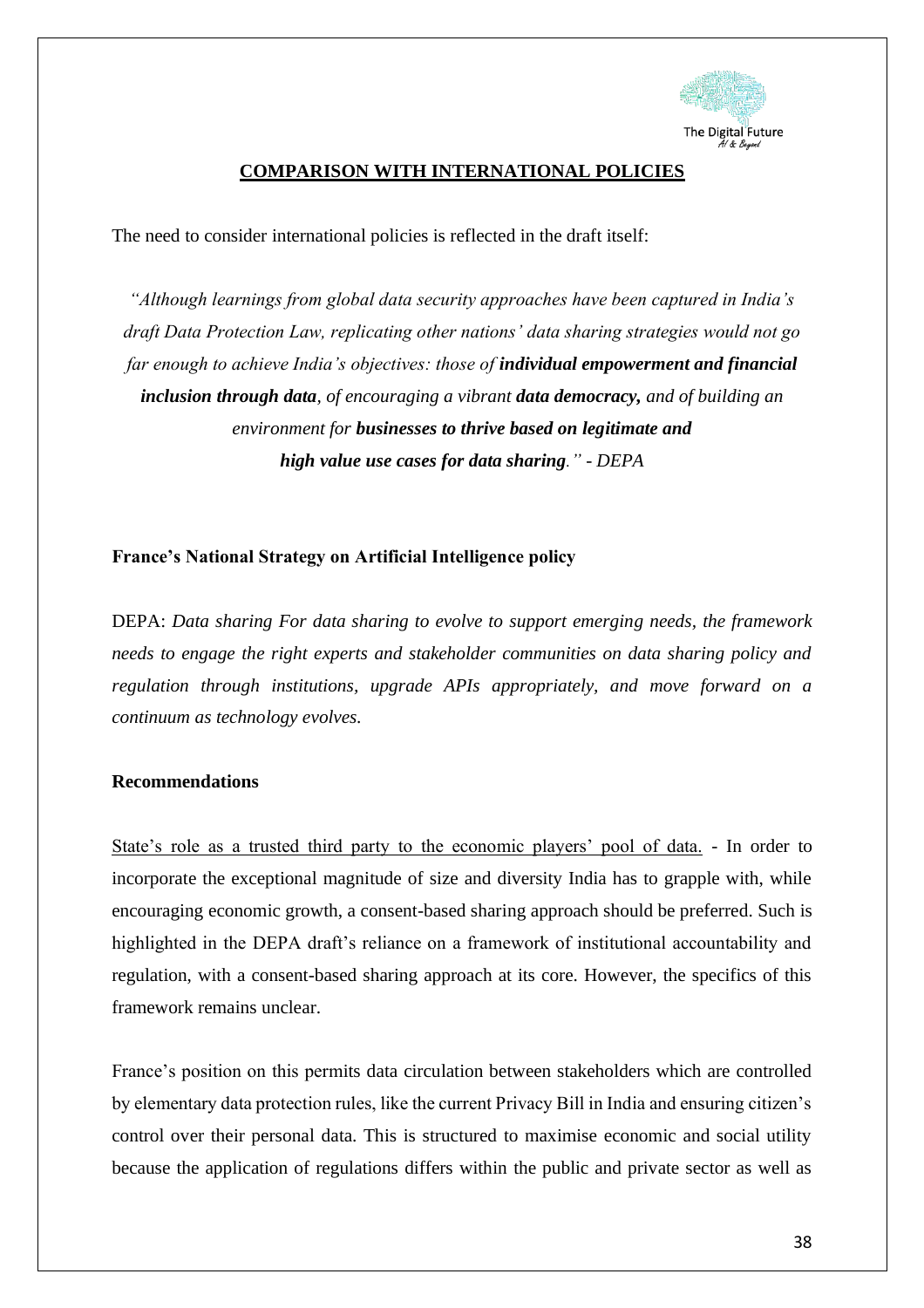

across priority areas such as health, transport and environment. The alternate data protection and governance model suited for the private sector is based on the ideals of transparency, cooperation and sharing. Through division of models into priority areas France's model avoids stretching data policy too thin. The private sector's governing model allows the State to act as a third party for data sharing between private to private body as well which helps in ensuring accountability and avoiding exploitation of data.

Ecological economy - In the draft's emphasis on innovative technology and balancing free market needs, sustainability goals have been lost. France's policy lays grounds for an ecological economy. It advocates for a greener AI value chain and a task force dedicated to assessing the environmental impact of smart digital solutions. The customer also plays a role in ensuring a greener and sustainable future under this policy. The draft's constant reminder of the need for private innovative solutions should be coupled with considerations of environmental impact.

#### <span id="page-38-0"></span>**European Union's Regulation on the Free Flow of Non-Personal Data**

Factor to be kept in mind while assessing policy: *EU, like other countries that have established data protection or sharing frameworks, have already had much of their population become economically wealthy prior to becoming 'data-rich'*.

# **Recommendation**

Free flow of non-personal data being a prerequisite for a competitive economy. - This regulation protects free flow of non-personal data, unlike the GDPR which governs free flow of personal data. This regulation considers data localisation restrictions as an impediment on a competitive economy and has thus limited them severely. India cannot follow suit in this case as the cons of restricting control of free flow of non-personal data by public authorities, outweigh the pros of economic growth of the private sector. However, India could encourage cloud service providers to develop independent self-regulatory codes of conduct for easier portability of data. This could imply trust in the private sector and limit public authorities' supervisory role to a reasonable extent.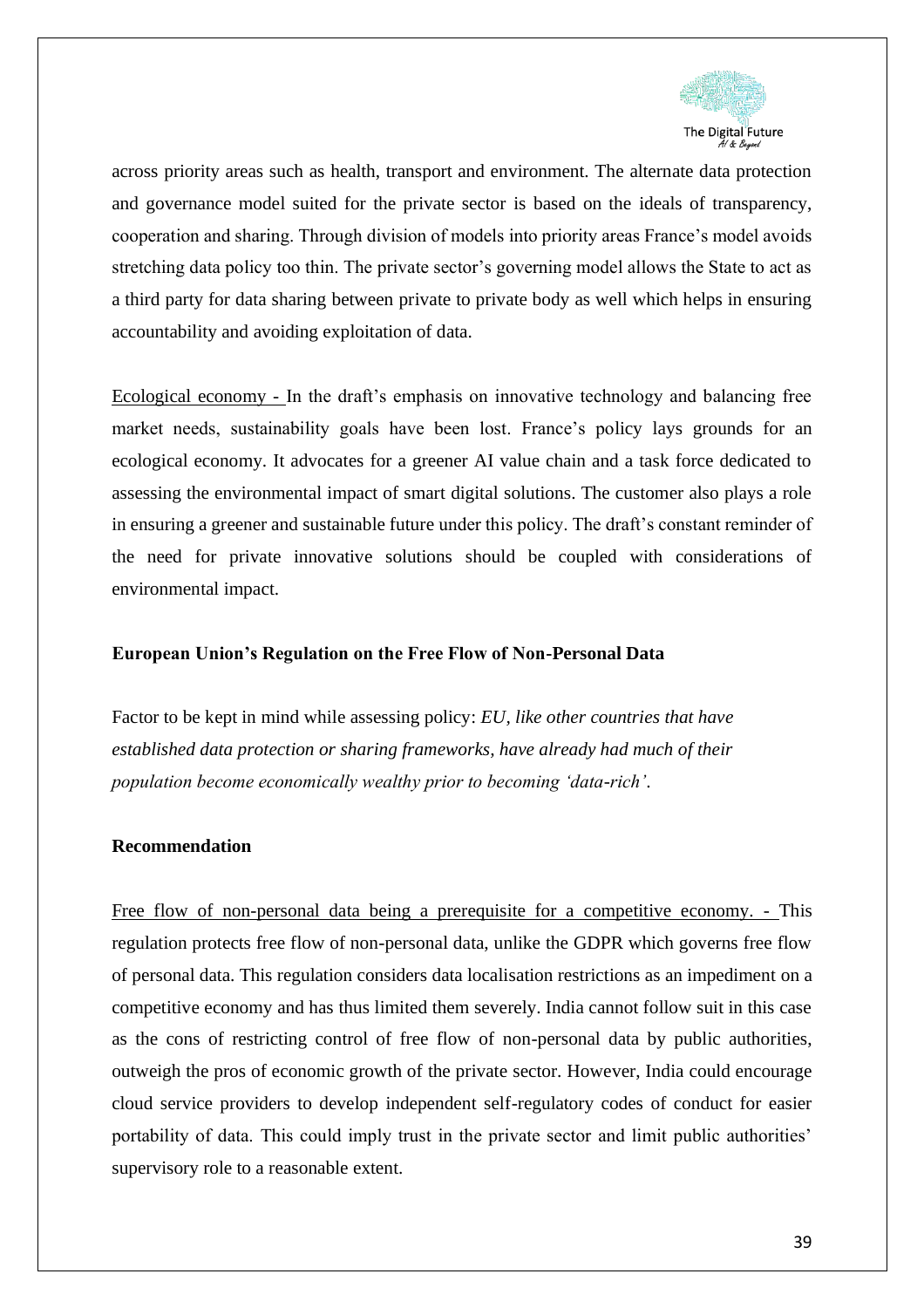

# <span id="page-39-0"></span>**UK's Open Banking Standards**

*Uk's Open Banking Standard is a regulatory-driven initiate to facilitate more competition between the financial service providers. It should be noted that the standards are formulated and regulated jointly by the Financial Conduct Authority and Competition & Markets Authority.* 

# **Recommendation**

Overarching Competition Law concerns of Data Portability - Open Banking Standards were formulated with an overall aim of promoting competition in the banking services industry by facilitating the creation of innovative finance services. Consumers are given a choice and greater control over whom they want to choose to manage their own money. As stated in the guiding principles, the main focus of this regulation is - "individual empowerment and financial inclusion through data and of encouraging a vibrant and competitive data democracy….". While the UK focuses more on competition, this regulation's focus is on financial inclusion. But, that does not mean that the thriving competition concerns should remain unaddressed. The Net-Neutrality debate focused on how Internet Service Providers were working in tandem with few corporations to eliminate competition by subsidizing data. The same can be applied in the case of Consent managers to not only eliminate competition for certain favoured competition for certain favoured corporations by adopting strategic pricing pricing structures. In the UK, data storing regulations are in place as per the GDPR which was already implemented before the rolling out of Open Banking Standards. The simultaneous implementation of Data Protection Act and this regulation in India has the potential of these issues going unnoticed.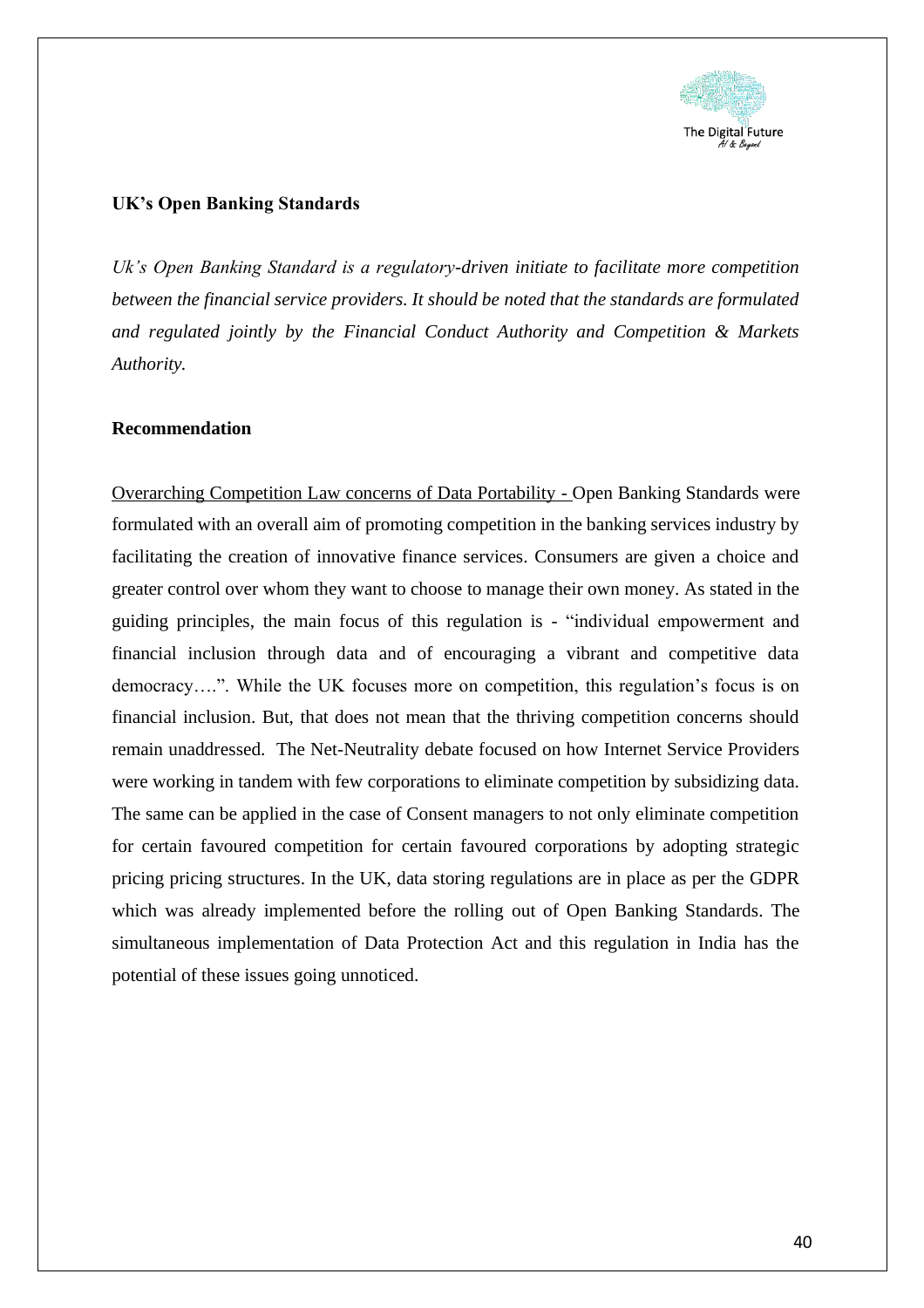

#### <span id="page-40-0"></span>**Australian Consumer Data Right**

*Treasury Laws Amendment (Consumer Data Right) Act, 2019 ("CDR")* became operational in Australia from February 2020. It is implemented with phases. First, focusing implementation in the financial sector and then extending it to telecommunication and energy. It is to be noted that this Act only makes provisions as to the portability of "sensitive information", while all other forms of information are already regulated by the Privacy Act.

#### **Recommendation**

Guiding principle of Evolvability - This principle stresses on evolutions of the regulations and the flexibility that the authorities enjoy in making due changes with the changing landscape of the society and forthcoming technological advancements. On the similar lines, Australian legislation left the room for the implementation of CDR open to various sectors and scenarios. But rather than leaving the future plans vague and unspecified, the Australian Government has taken measures and published Suggestion Papers discussing at lengths how the CDR will function in sectors like energy and telecommunication. This has helped in demystifying the process of the data portability as well as taken into consideration the sector specific needs of the consumers and businesses. India should take into consideration this factor to bring in some stability, certainty to the regulations. India's open banking gateways like KYC and UPI experienced a slow start due to consumer stigma coupled with misinformation. Clearly laying down the future endeavours along with the current approach would be beneficial to combat this stigma.